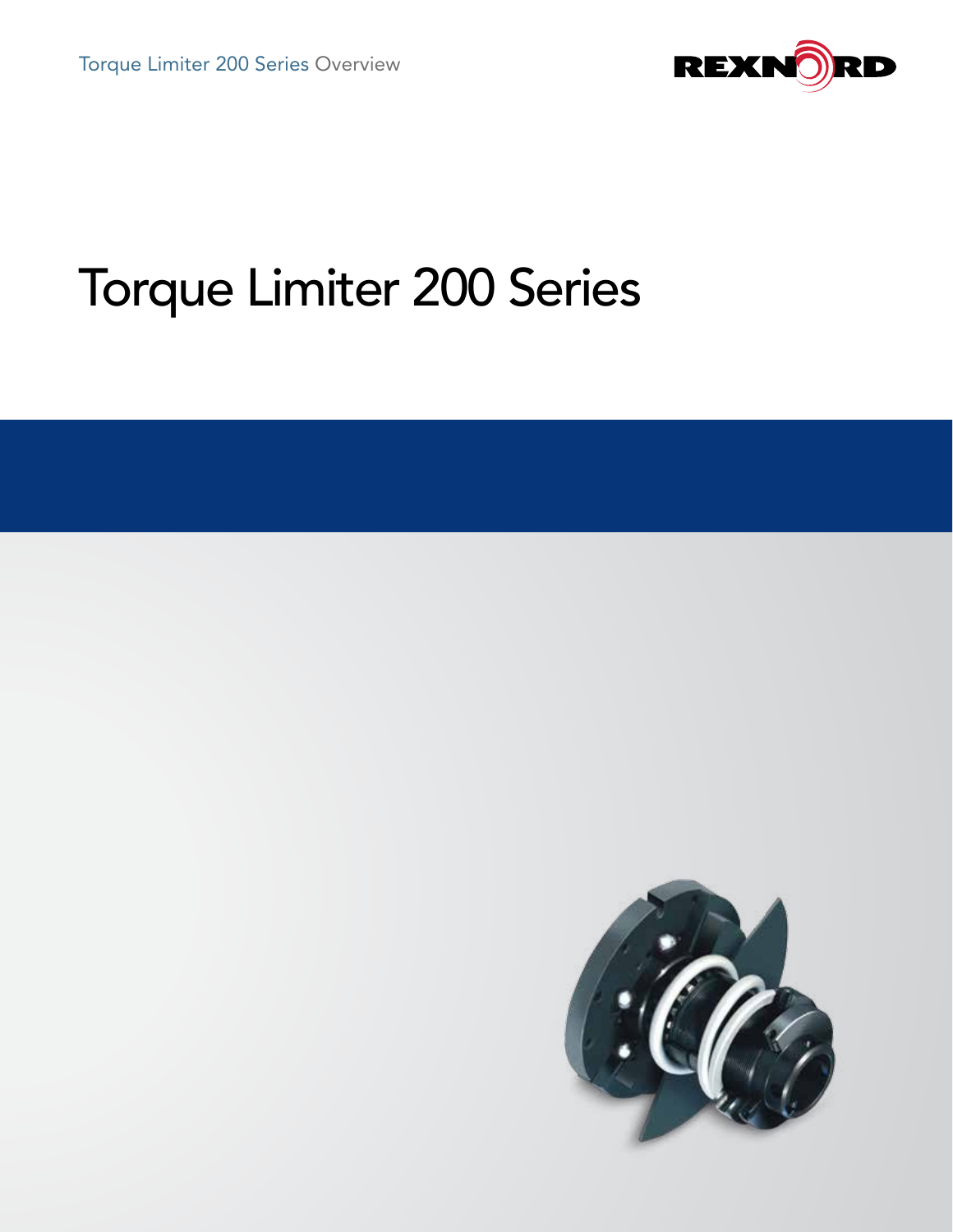

## Torque Limiter 200 Series

For more than 80 years, Autogard® products have led the industry in overload protection with high-quality products, design innovation and production. Autogard products are manufactured to meet ISO 9001 using the latest machine tools and high-quality materials.

Acting like a mechanical "circuit breaker" to protect the weakest member of the drive train, the most effective location for Autogard Torque Limiters is as close as possible to the component being protected. The 200 Series is a state-of-the-art mechanical device that will disengage at a preset torque value. The trip torque is set above the normal startup and operating torque, but below a torque setting that would normally damage the driving and/or driven equipment. In the event of a jam, the 200 Series eliminates the threat of damage by disconnecting the inertia in the drive train.

In the normal drive condition, torque is transmitted through the drive balls 'A' which are seated in detents in the drive plate 'B' and the slide plate 'C', These are all held together under pressure from spring 'D'.

#### Disengagement on Overload

When the driven machine either jams or an overload occurs that is greater than the torque setting, the balls roll out of their seats and force apart the drive plate 'B' and the slide plate 'C'. The balls are retained by the cage plate 'E' and roll freely on the flat surface of the drive plate 'B' and slide plate 'C'.

### Re-engagement

Re-engagement occurs in one of three ways depending upon which reset type is selected.

#### Type AC — Automatic Random Reset

The ball detents in the drive plate 'B' and the slide plate 'C', as well as the retaining holes in cage plate 'E' are equally spaced on the same pitch circle diameter so that the balls will roll into the next detents after tripping in either direction. Immediate shutdown is required to prevent wear of the detents.

### Type ACT — Automatic Single Position Reset

The ball detents are positioned in a scattered pattern so that the balls must return to their original position before they can reset. Re-engagement will occur within two revolutions in either direction. Immediate shutdown is required to prevent wear of the detents.

Figure 1



Letters above correspond to paragraphs on the left and below.

### Type AF — Free Wheeling Disengagement

As with Type AC, the detents in drive plate 'B' and slide plate 'C' are equally spaced. The retaining holes in the engagement plate 'E' are elongated so that, as the balls roll from the detents, they can follow a cam profile onto a different running track away from the detents. Type AF can run at higher speeds as the balls will not ratchet in the detents. Resetting is achieved by manually locking the plates and reversing the drive.



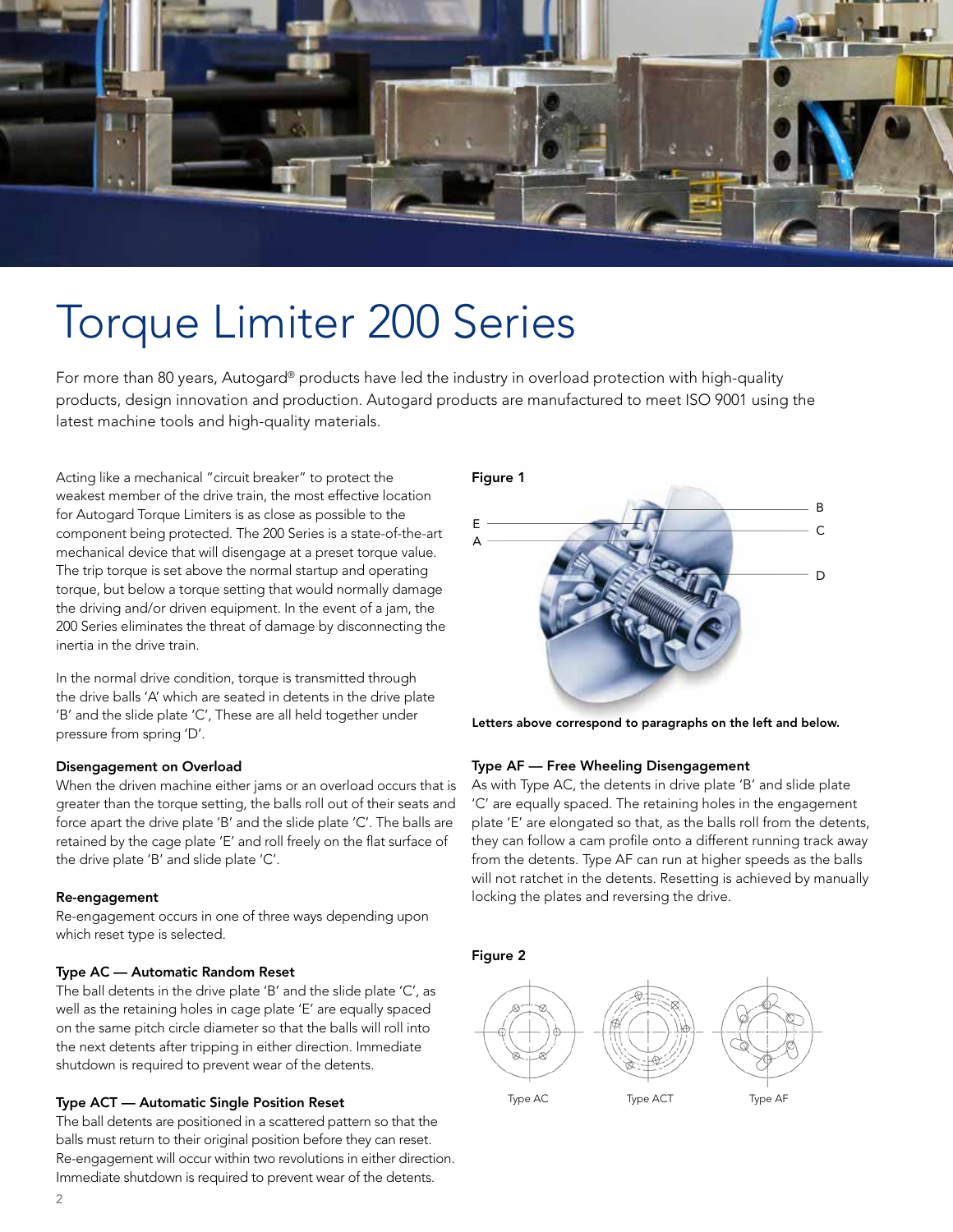

### Features and Benefits:

- Proven design with thousands of units successfully in operation
- Accurate torque limitation prevents costly downtime
- Cost-effective design
- Standard designs can accommodate large torque ranges
- Instantaneous disengagement protects equipment from damaging inertias
- Bi-directional protection
- Easy to adjust to desired allowable torque
- Three reset types offered:
	- Type AC Automatic Random Reset
	- Type ACT Automatic Single Position Reset
	- Type AF Freewheeling, Manual Reset for high speeds
- Wide range of mounting configurations ensures the right solution for any problem:
	- Timing, HTD and V-Belt drives
	- Chain and sprocket drives
	- Gear drives
	- Flexible or rigid couplings
	- Flywheel or large gear mounting

### Selection:

Data required for torque limiter selection:

- Application details for service factors
- Kilowatt (kW) or horsepower (hp) and rpm of the driver
- Shaft details of the driving and driven equipment

(1) Calculate the nominal torque.

Torque (lb-in) =  $hp \times 63025$  / rpm

Consideration should then be given to start torque or other special circumstances depending on the position chosen in the drive system. Choose a set torque with a suitable margin over nominal. Select the torque limiter which has a higher torque rating.

(2) Check limiting conditions:

- (a) Check hub bore capacity
- (b) Check the torque limiter dimensions such as the overall length and outside diameter
- (3) Select and specify the appropriate drive medium or coupling.

All 200 Series units may be supplied from the factory at a pre-set torque and with the required drive medium assembled to the unit.

### Ordering the 200 Series Torque Limiter

When ordering, please provide the following designation: Model and Size / Type / S1 bore / S2 bore Standard bore tolerance =  $H8 +$  normal fit key

### Example: 205-5 / AC / S1-1.000 in / S2-2.125 in

Refers to Model 205, Size 5, Automatic Random Reset S1 Bore  $= 1$  in S2 Bore  $= 2.125$  in Also specify setting torque is required.

*The specifications contained within this brochure are correct at the time of going to print. Rexnord is continually reviewing and updating the specifications on its entire Autogard product offering and therefore reserve the right to change any detail.*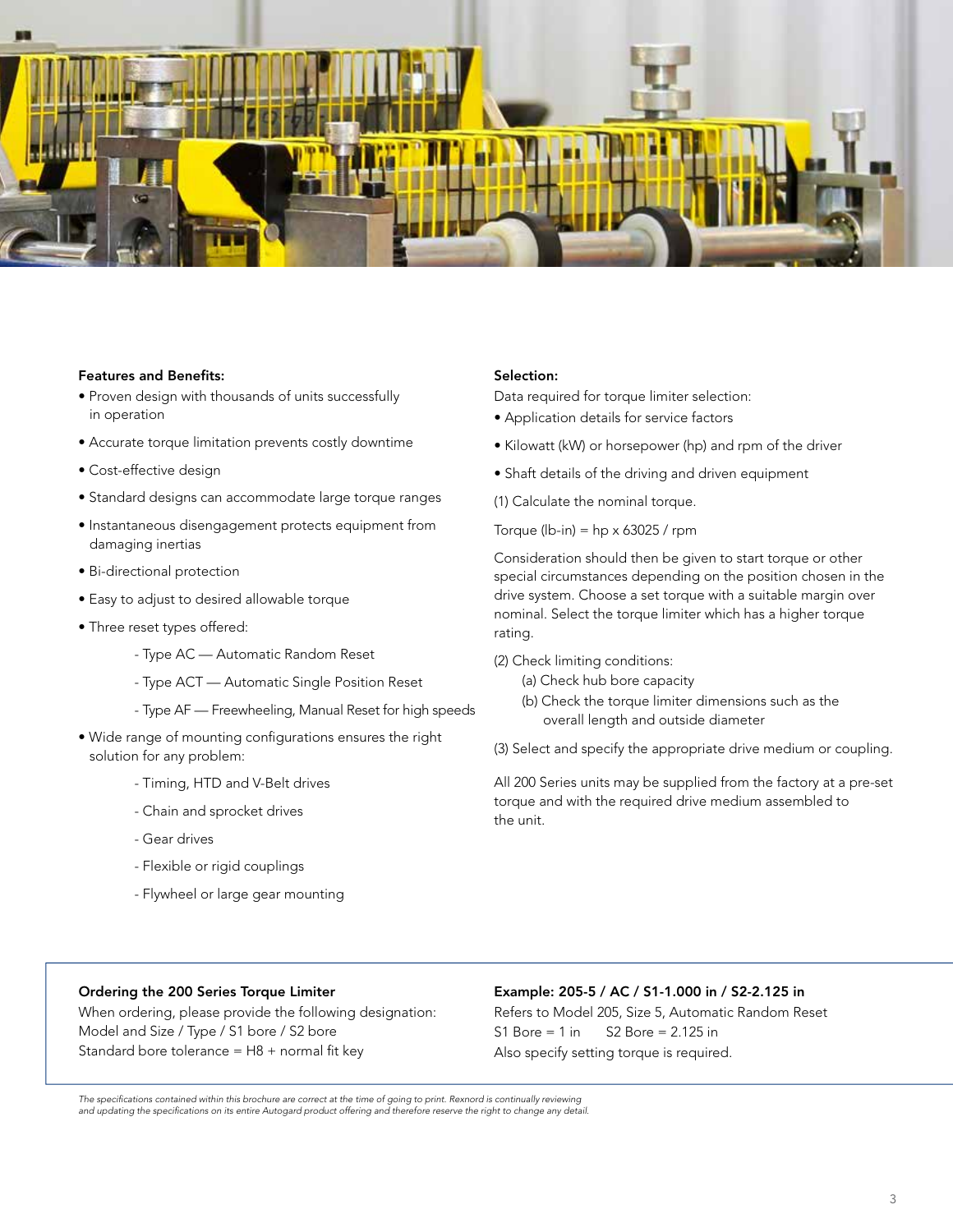### Figure 3



1) See page 17, Table 24 for dimensions and movement on disengagement.  $\mathfrak D$  Drilled and tapped holes, if required must be specified when ordering.

### Table1

| Torque $\odot$ |               |                 |         |                 | <b>Mass Moment of</b>    |                     |                                        |
|----------------|---------------|-----------------|---------|-----------------|--------------------------|---------------------|----------------------------------------|
| <b>Size</b>    | Type AC or AF | <b>Type ACT</b> | Type AC | <b>Type ACT</b> | <b>Type AF</b>           | Weight <sup>1</sup> | Inertia MR <sup>2</sup> $\circledcirc$ |
|                | lb-in         | $Ib-in$         | rpm     | rpm             | rpm                      | lb                  | $Ib-in2$                               |
|                | 10-350        | 20-500          | 200     | 500             | 2,000                    | 2.4                 | $\overline{2}$                         |
| $\overline{2}$ | 50-2,000      | 90-3,400        | 200     | 500             | 2,000                    | 7.3                 | 17                                     |
| 3              | 60-6,000      | 100-7,600       | 200     | 500             | 2,000                    | 19.4                | 51                                     |
| $\overline{4}$ | 800-10,000    | 1,000-15,000    | 200     | 500             | 2,000                    | 44                  | 205                                    |
| 5              | 1.000-22.500  | 1,500-26,000    | 200     | 500             | 2,000                    | 114.4               | 718                                    |
| $5S$ $\odot$   | 10,000-67,500 | 12,000-75,000   | 200     | 500             | $\overline{\phantom{a}}$ | 198                 | 2,494                                  |

See page 16, Table 23 for spring selection and torque range with specific springs.

 ${\mathcal{Y}}$  See page 16, Table 23 tor spring selection and torque range with specific sp<br> ${\mathcal{D}}$  Higher speeds may be allowed under certain conditions. Consult Rexnord.

5S is available in Type AC and ACT resets only.  $_{\odot}$ 

 $\mathbb D$  Weights and moments of inertia apply to maximum S1 bores and exclude sprockets, etc.

#### Table 2

Model 201 facilitates mounting of standard sprocket, sheave, etc., by means of a Taper-Lock™ bushing or bolting.

| <b>Size</b>    | Max. Bore<br>$51^\circ$ | D     | Е    | G    | н    | J     | K    |       | $M$ $\odot$          | $N$ $\odot$ |
|----------------|-------------------------|-------|------|------|------|-------|------|-------|----------------------|-------------|
|                | in                      | in    | in   | in   | in   | in    | in   | in    | in                   | in          |
|                | 0.625                   | 2.37  | 1.30 | 0.87 | 0.33 | 3.79  | 1.62 | 5.50  | 1.250                | 2.00        |
| 2              | 1.125                   | 4.00  | 2.22 | 1.50 | 0.51 | 4.20  | 1.87 | 6.00  | 2.000                | 2.63        |
| 3              | 1.625                   | 5.00  | 3.13 | 2.00 | 0.45 | 5.39  | 2.62 | 8.50  | 2.500                | 3.50        |
| $\overline{4}$ | 2.125                   | 6.25  | 4.25 | 2.81 | 0.50 | 7.37  | 4.12 | 11.31 | 3.500                | 5.00        |
| 5              | 3.125                   | 8.50  | 6.00 | 4.00 | 0.62 | 9.59  | 5.25 | 14.50 | 5.000                | 6.50        |
| <b>5S</b>      | 4.500                   | 10.50 | 7.00 | 6.00 | 0.64 | 11.88 | 5.88 | 16.75 | $6.750$ <sup>3</sup> | 7.00        |

Bores are furnished for clearance fit unless otherwise specified by customer. Consult Rexnord.

y pores are furnished for clearanc<br>2 Tolerance for M diameter is K7.

For size 5S only the drive medium is mounted on bronze bushing and must be bored to this diameter. 3

Dimension N is depth of blind bore S1 as normally furnished, unless otherwise specified. For through-shaft applications or for weight reduction, through-bore can be<br>furnished for an extra charge. The bore beyond depth N wi 4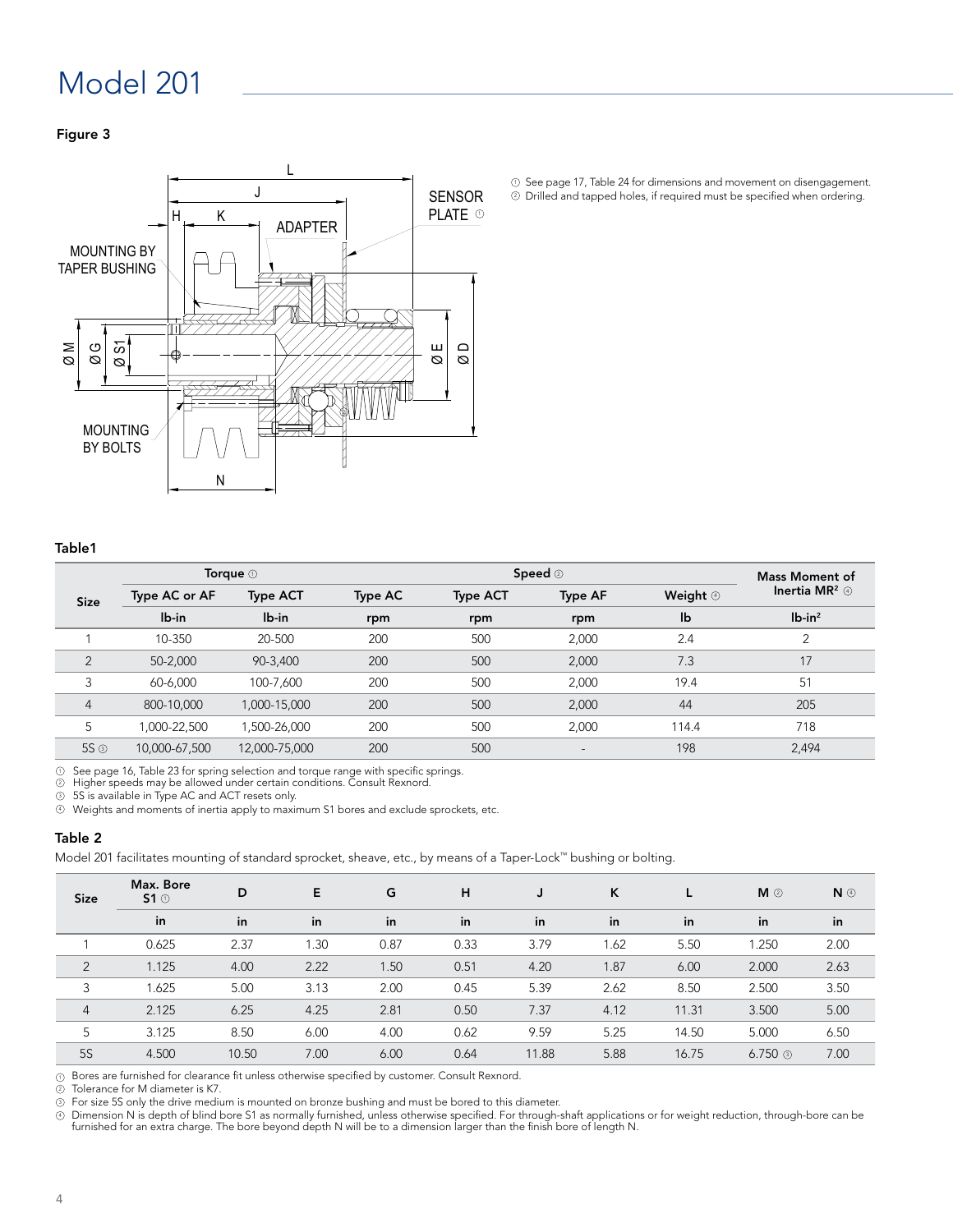### Table 3

|             |                          | <b>Smallest Sheave</b> |                       |                       |                     |                       |
|-------------|--------------------------|------------------------|-----------------------|-----------------------|---------------------|-----------------------|
| <b>Size</b> | 3/8 in pitch<br>(#35)    | 1/2 in pitch<br>(#40)  | 5/8 in pitch<br>(#50) | 3/4 in pitch<br>(#60) | 1 in pitch<br>(#80) | <b>Diameter</b><br>in |
|             | 20                       | 16                     | 13                    | 12                    | 10                  | 1.94                  |
|             | 26                       | 20                     | 17                    | 15                    | 12                  | 2.65                  |
|             | 32                       | 25                     | 21                    | 18                    | 14                  | 3.38                  |
|             | 42                       | 32                     | 27                    | 23                    | 18                  | 4.59                  |
|             | $\overline{\phantom{a}}$ | 43                     | 35                    | 30                    | 23                  | 6.25                  |
| <b>5S</b>   |                          |                        | 48                    | 40                    | 31                  | 8.50                  |

 $\mathbb D$  The diameter quoted is to the bottom of a V-sheave groove or to the inside diameter of the flange of a timing belt pulley. For sprockets, the above information applies only to a single strand chain. For multiple strand chain, consult Rexnord.

#### Table 4

|             | Standard Mounting Hole Patterns (Min. Diameters - See 2) |                  |                               |                                          |                      |  |  |  |  |  |
|-------------|----------------------------------------------------------|------------------|-------------------------------|------------------------------------------|----------------------|--|--|--|--|--|
| <b>Size</b> | No. of Bolts $\odot$                                     | <b>Bolt Size</b> | Max. Bolt Depth Adapter<br>ın | <b>Bolt Circle Diameter</b><br><i>in</i> | <b>Sprocket Bore</b> |  |  |  |  |  |
|             |                                                          | #8-32            | 0.267                         | 1.625                                    | 1.252/1.254          |  |  |  |  |  |
|             | Ô                                                        | $#8-32$          | 0.194                         | 2.375                                    | 2.002/2.004          |  |  |  |  |  |
|             | 6                                                        | $1/4 - 20$       | 0.360                         | 3.000                                    | 2.502/2.504          |  |  |  |  |  |
| 4           | Ô                                                        | $5/16 - 18$      | 0.479                         | 4.125                                    | 3.502/3.504          |  |  |  |  |  |
|             |                                                          | $3/8 - 16$       | 0.610                         | 5.687                                    | 5.002/5.004          |  |  |  |  |  |

 ${\mathbb D}$  Bolt holes to be equally spaced on bolt circle diameter specified. Care must be taken not to drill into other mounting holes in adapter.

 $\mathcal D$  Standard mounting holes furnished for a standard price adder. Special mounting holes quoted upon request. Consult Rexnord.

### Covers

All 200 Series Torque Limiters with Type ACT reset can accommodate a cover that is suitable for use in moderately dusty or dirty conditions. See page 17, Table 25 for more information.

Table 5

Model 201 can utilize a stainless steel cover (Style B) that provides a more complete enclosure.

#### Figure 4/Style B



| -------     |      |        |              |      |      |
|-------------|------|--------|--------------|------|------|
| <b>Size</b> |      |        |              |      |      |
|             | 2.53 |        | 5.37         | n 62 | 8.81 |
|             |      | $\sim$ | 75<br>$\sim$ |      | ∠ Ω  |

#### Mounting Information for Model 201

### Mounting with tapered bushings (Taper-Lock, Q-D™, etc)

Sprockets, sheaves and timing belt pulleys may be mounted directly on Model 201 using tapered bushings. Select a sprocket with a bushing to fit the 'M' diameter of the 200 Series. No key is used for these bushings when mounting on the 200 Series. If a key is desired, a shallow keyway can be furnished. Consult Rexnord. Be certain that the bushings are properly mounted and tightened per the instructions accompanying each bushing. Thoroughly clean all grease and oil from the 'M' diameter with solvent prior to mounting on the bushing. NOTE: Over-tightening the bushing may collapse the adapter. After fully tightening the bushing, check that the adapter and bushing assembly is free to turn on hub with torque limiter disengaged.

#### Mounting with bolts

Where tapered bushing mounting is not possible, sprockets, flat sheaves, etc., may also be mounted on Model 201 by bolting. A B-Type sprocket is recommended. The adapter must be removed for drilling and tapping the mounting holes if they were not ordered with the unit. See Table 4 above for recommended hole patterns.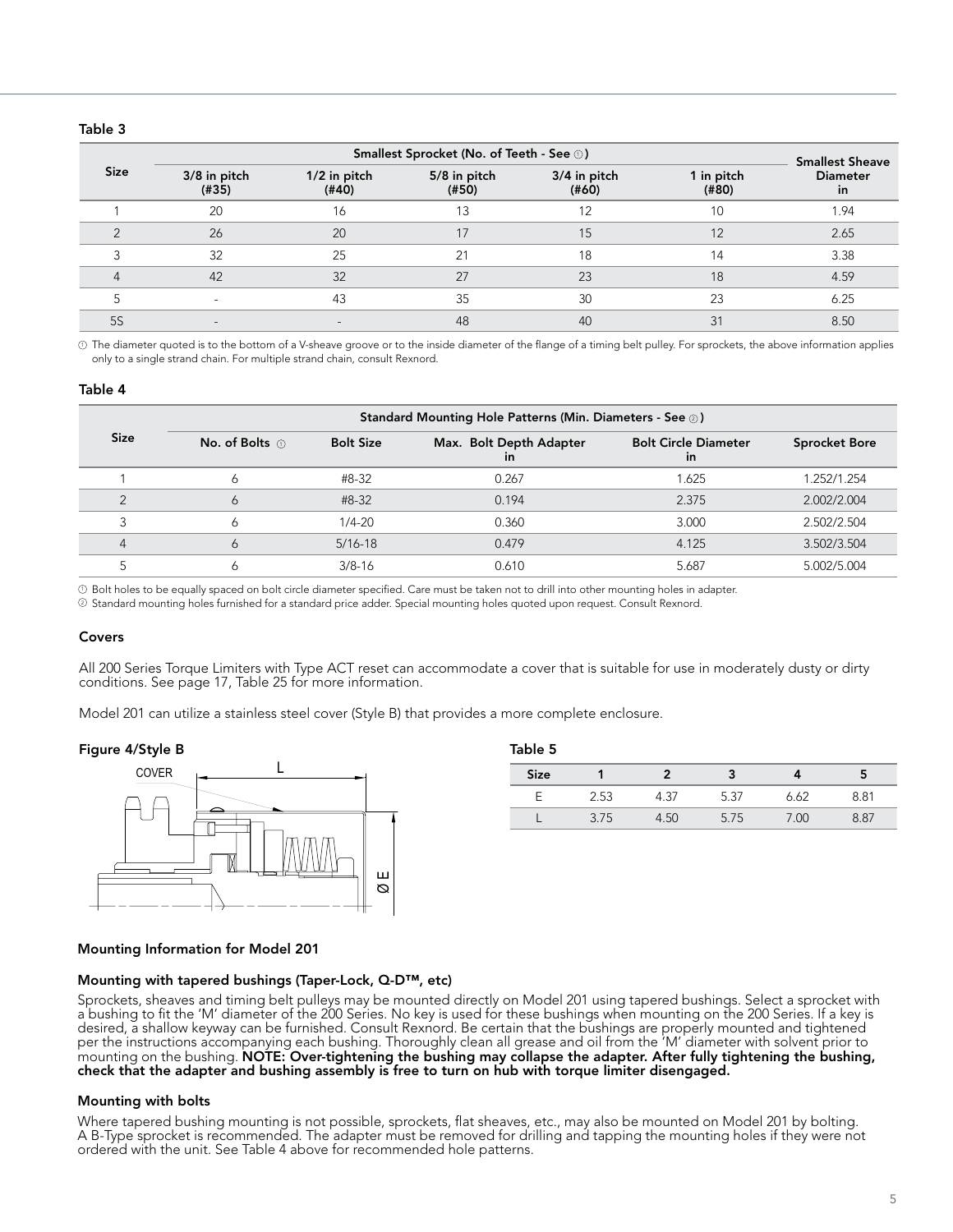### Figure 5



Table 6

| <b>Size</b>     |               | Torque $\odot$  |                | Speed 2         | Weight <sup>3</sup>      | <b>Mass Moment of</b> |                |
|-----------------|---------------|-----------------|----------------|-----------------|--------------------------|-----------------------|----------------|
|                 | Type AC or AF | <b>Type ACT</b> | <b>Type AC</b> | <b>Type ACT</b> | <b>Type AF</b>           |                       | Inertia $MR^2$ |
|                 | lb-in         | lb-in           | rpm            | rpm             | rpm                      | lb                    | $Ib-in2$       |
|                 | 10-350        | 20-500          | 200            | 500             | 2,000                    | 2.0                   |                |
| $\overline{2}$  | 50-2,000      | 90-3,400        | 200            | 500             | 2,000                    | 5.0                   | 10             |
| 3               | 60-6,000      | 100-7,600       | 200            | 500             | 2,000                    | 12.0                  | 31             |
| 4               | 800-10,000    | 1,000-15,000    | 200            | 500             | 2,000                    | 27.0                  | 157            |
| 5               | 1,000-22,500  | 1,500-26,000    | 200            | 500             | 2,000                    | 72.0                  | 478            |
| 5S <sup>4</sup> | 10,000-67,500 | 12,000-75,000   | 200            | 500             | $\overline{\phantom{a}}$ | 154.0                 | 1,606          |

See page 16, Table 23 for spring selection and torque range with specific springs.

Higher speeds may be allowed under certain conditions. Consult Rexnord. 1 2

Weights and moments of inertias apply to maximum S1 bores and exclude sprockets, etc. 5S is available in Type AC and ACT resets only. 3

4

### Table 7

Model 202 supplied with a sprocket, pulley or gear as an integral part of the unit to give the shortest overall length.

| <b>Size</b>    | Max. Bore $S1@$ | D     | Е    | н    |      | ►    | M     | N    | R    | W    |
|----------------|-----------------|-------|------|------|------|------|-------|------|------|------|
|                | in              | in    | in   | in   | in   | in   | in    | in   | in   | in   |
|                | 0.500           | 2.37  | 1.30 | 1.20 | 2.36 | 4.00 | 0.863 | 2.00 | 1.44 | 0.75 |
| $\overline{2}$ | 1.000           | 4.00  | 2.22 | 1.57 | 2.72 | 4.37 | 1.562 | 2.62 | 2.36 | 1.00 |
| 3              | 1.500           | 5.00  | 3.13 | 1.57 | 2.99 | 5.87 | 2.166 | 3.50 | 3.07 | 1.00 |
| $\overline{4}$ | 2.000           | 6.25  | 4.25 | 2.27 | 4.06 | 7.76 | 2.999 | 5.00 | 3.74 | 1.75 |
| 5              | 3.000           | 8.50  | 6.00 | 3.59 | 5.71 | 10.5 | 4.330 | 6.50 | 5.72 | 2.50 |
| <b>5S</b>      | 3.500           | 10.50 | 7.00 | 3.21 | 6.26 | 11   | 5.512 | 7.50 | 7.09 | 1.75 |

<sup>1</sup> Bores are furnished for clearance fit unless otherwise specified by customer. Consult Rexnord.

PLATE  $\odot$   $\odot$  see page 17, Table 24 for dimensions and movement on disengagement.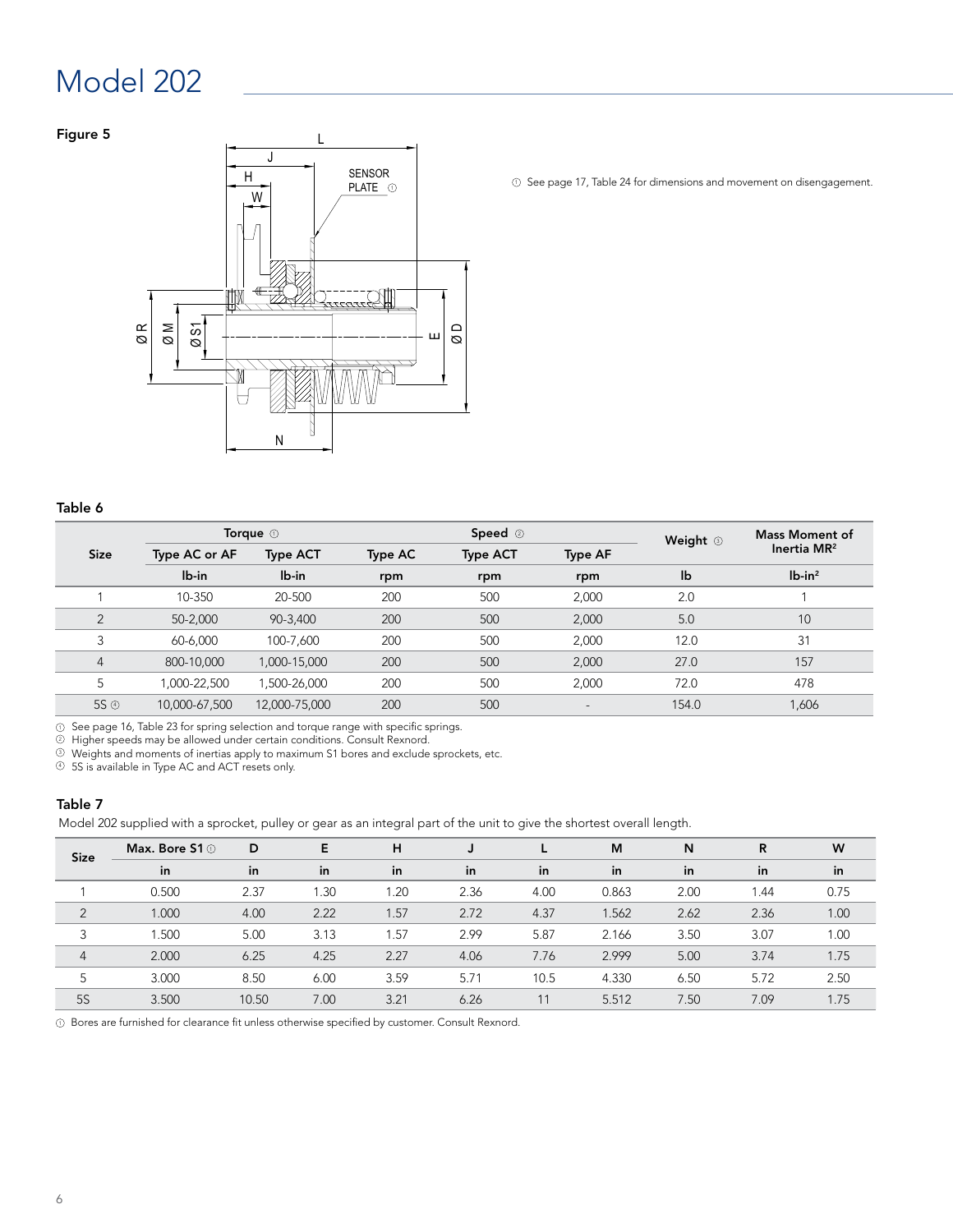### Table 8

|                |             |                          | <b>Smallest Sheave</b> |                       |                       |                          |                        |
|----------------|-------------|--------------------------|------------------------|-----------------------|-----------------------|--------------------------|------------------------|
| <b>Size</b>    | <b>Type</b> | 3/8 in pitch<br>(#35)    | 1/2 in pitch<br>(#40)  | 5/8 in pitch<br>(#50) | 3/4 in pitch<br>(#60) | 1 in pitch<br>(#80)      | Diameter $\odot$<br>in |
|                | <b>ACT</b>  | 16                       | 13                     | 11                    | 10                    | $\overline{\phantom{a}}$ | 1.38                   |
|                | AC          | 16                       | 13                     | 11                    | 10                    | $\overline{\phantom{a}}$ | 1.38                   |
|                | <b>ACT</b>  | 24                       | 19                     | 16                    | 14                    | 11                       | 2.25                   |
| 2              | AC          | 25                       | 19                     | 17                    | 14                    | 12                       | 2.56                   |
|                | <b>ACT</b>  | 30                       | 23                     | 19                    | 17                    | 14                       | 2.94                   |
| 3              | AC          | 31                       | 24                     | 20                    | 18                    | 14                       | 3.31                   |
|                | <b>ACT</b>  | 35                       | 28                     | 23                    | 20                    | 16                       | 3.81                   |
| $\overline{4}$ | AC          | 40                       | 31                     | 26                    | 22                    | 17                       | 4.63                   |
|                | <b>ACT</b>  |                          | 40                     | 33                    | 28                    | 22                       | 5.56                   |
| 5              | AC          | $\overline{\phantom{a}}$ | 44                     | 36                    | 31                    | 24                       | 6.44                   |
|                | <b>ACT</b>  |                          | 49                     | 48                    | 41                    | 32                       | 8.81                   |
| <b>5S</b>      | AC          |                          | 49                     | 48                    | 41                    | 32                       | 8.94                   |

The sheave diameter quoted is to the bottom of the V-sheave groove or the inisde diameter for the flange of the timing sheave. For multiple strand sprockets, consult Rexnord. 1

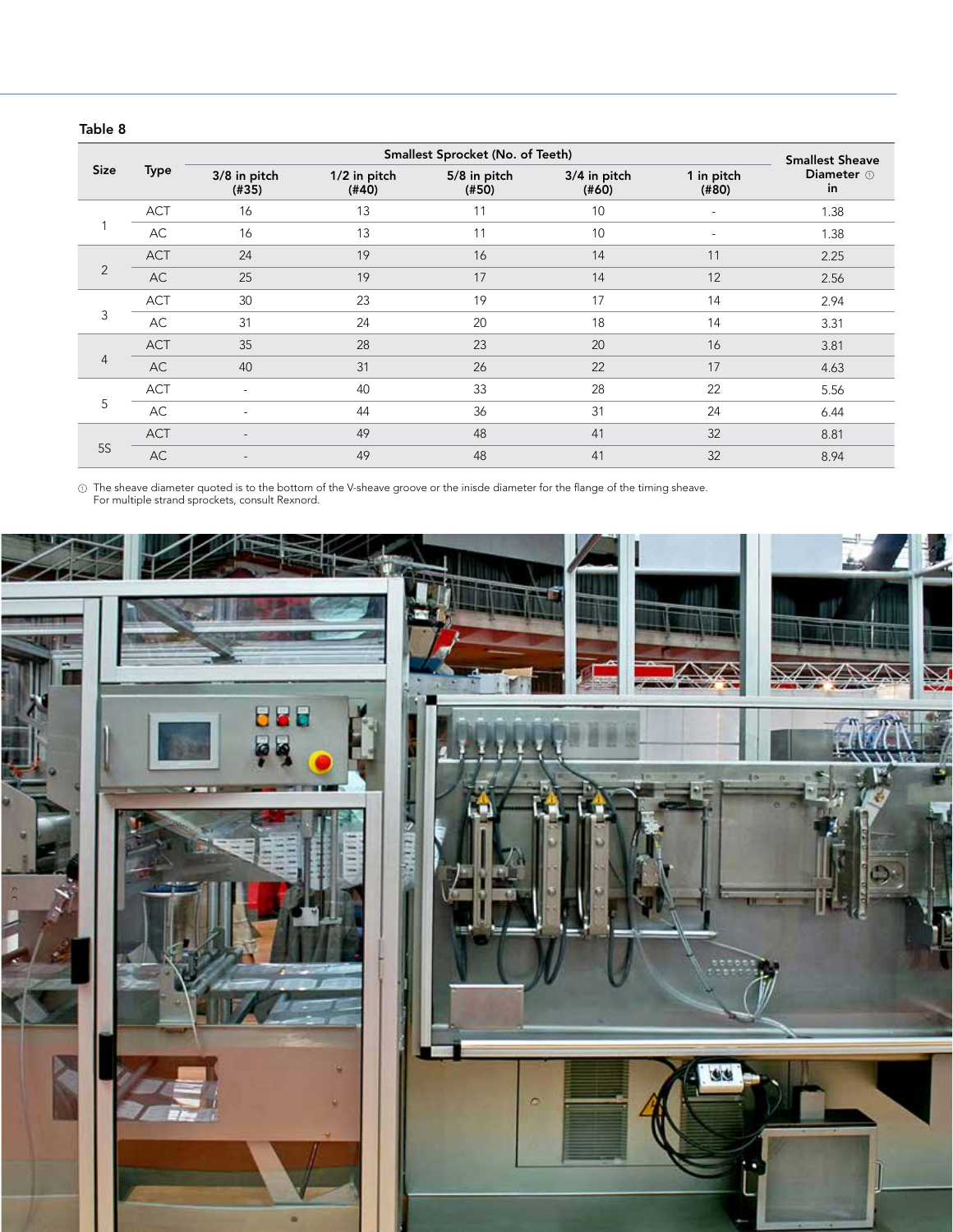### Figure 6



See page 17, Table 24 for dimensions and movement on disengagement. <sup>1</sup>

### Table 9

|                | Torque $\odot$ |                 |         | Speed $\circledcirc$ | Weight <sup>3</sup> | <b>Mass Moment of</b> |                                        |
|----------------|----------------|-----------------|---------|----------------------|---------------------|-----------------------|----------------------------------------|
| <b>Size</b>    | Type AC or AF  | <b>Type ACT</b> | Type AC | <b>Type ACT</b>      | <b>Type AF</b>      |                       | Inertia MR <sup>2</sup> $\circledcirc$ |
|                | lb-in          | lb-in           | rpm     | rpm                  | rpm                 | lb                    | $Ib-in2$                               |
|                | 10-350         | 20-500          | 200     | 500                  | 2,000               | 2.2                   | $\mathcal{P}$                          |
| $\mathcal{D}$  | 50-2.000       | 90-3,400        | 200     | 500                  | 2,000               | 6.4                   | 17                                     |
| 3              | 60-6.000       | 100-7.600       | 200     | 500                  | 2,000               | 15.4                  | 51                                     |
| $\overline{4}$ | 800-10,000     | 1,000-15,000    | 200     | 500                  | 2,000               | 37.0                  | 205                                    |
| 5              | 1,000-22,500   | .500-26,000     | 200     | 500                  | 2,000               | 92.8                  | 718                                    |

See page 16, Table 23 for spring selection and torque range with specific springs.

y See page 16, Table 23 tor spring selection and torque range with specific sp<br>2 Higher speeds may be allowed under certain conditions. Consult Rexnord.

 $^{\rm 3)}$  Weights and moments of inertia apply to maximum S1 bores.

### Table 10

Model 209 accomodates applications requiring relatively large "blind" bore and light torque setting. Can be suppplied by factory with a bearing-supported sprocket, sheave, etc.

| <b>Size</b>    | Max Bore $S1@$ | D    | Е    | н    |      |       | M           | $N$ $\odot$ | P     |
|----------------|----------------|------|------|------|------|-------|-------------|-------------|-------|
|                | in             | in   | in   | in   | in   | in    | in          | in          | in    |
|                | 1.000          | 2.37 | 1.30 | 2.69 | 3.79 | 5.50  | 1.438/1.439 | 2.25        | 1.875 |
| $\mathcal{P}$  | 1.625          | 4.00 | 2.22 | 3.19 | 4.20 | 6.00  | 2.374/2.375 | 2.63        | 3.562 |
|                | 2.250          | 5.00 | 3.13 | 4.13 | 5.39 | 8.38  | 3.090/3.092 | 3.62        | 4.500 |
| $\overline{4}$ | 2.750          | 6.25 | 4.25 | 5.82 | 7.38 | 11.32 | 3.748/3.750 | 5.12        | 5.687 |
| 5              | 4.000          | 8.50 | 6.00 | 7.62 | 9.59 | 14.50 | 5.718/5.720 | 6.38        | 7.750 |

1 2

Bores are furnished for clearance fit unless otherwised specified by customer.<br>Dimension N is depth of blind bore S1 as normally furnished, unless otherwise specified. For through-shaft applications or for weight reduction

### Table 11

Mounting information for sprocket, sheave, etc.

| <b>Size</b> | <b>Dimensions</b><br>in  |      |             |                                       |  |  |  |  |  |
|-------------|--------------------------|------|-------------|---------------------------------------|--|--|--|--|--|
|             | $\mathbf v$<br>$\lambda$ | v    |             | I.D. of Bearing if Bronze is Utilized |  |  |  |  |  |
|             |                          | 3/16 | #8-32       | 1.441/1.442                           |  |  |  |  |  |
|             |                          | 3/16 | #8-32       | 2.378/2.380                           |  |  |  |  |  |
|             | (1)                      | 1/4  | $1/4 - 28$  | 3.095/3.097                           |  |  |  |  |  |
| 4           | O                        | 5/16 | $5/16 - 24$ | 3.754/3.756                           |  |  |  |  |  |
|             |                          | 3/8  | $3/8 - 24$  | 5.726/5.728                           |  |  |  |  |  |

 $\odot$  Size 3 has 6 tapped holes 60° apart and 3 roll pin holes 120° apart spaced 30° between tapped holes.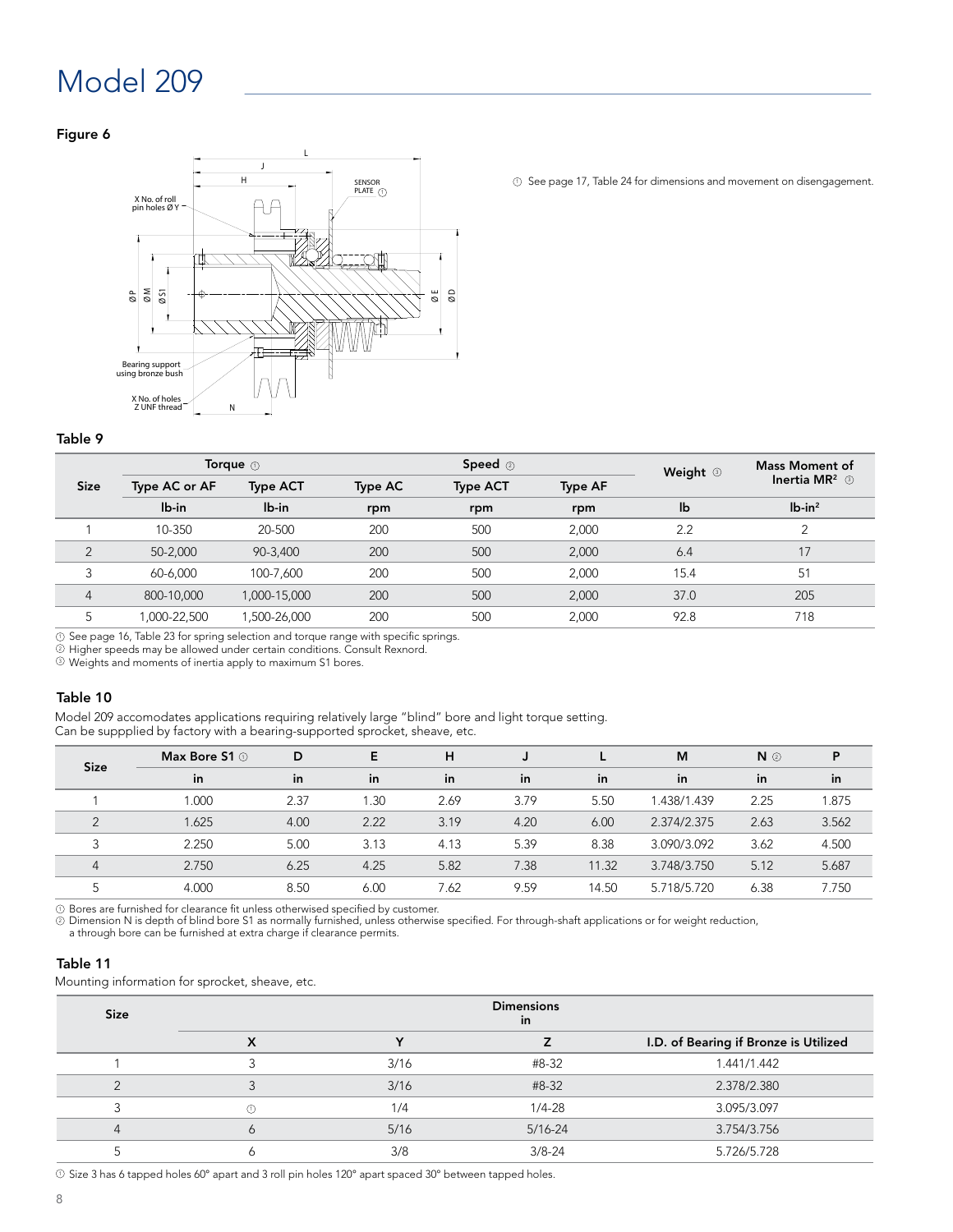### Figure 7



### Table 12

|                                    |               | Torque $\circledcirc$ |                | <b>Mass Moment of</b> |                          |                       |                                        |
|------------------------------------|---------------|-----------------------|----------------|-----------------------|--------------------------|-----------------------|----------------------------------------|
| <b>Size</b>                        | Type AC or AF | <b>Type ACT</b>       | <b>Type AC</b> | <b>Type ACT</b>       | <b>Type AF</b>           | Weight $\circledcirc$ | Inertia MR <sup>2</sup> $\circledcirc$ |
|                                    | $Ib-in$       | lb-in                 | rpm            | rpm                   | rpm                      | lb                    | $Ib-in2$                               |
|                                    | 10-350        | 20-500                | 200            | 500                   | 2,000                    | 2.2                   |                                        |
| $\overline{2}$                     | 50-2.000      | 90-3,400              | 200            | 500                   | 2,000                    | 5.3                   | 10                                     |
| 3                                  | 60-6,000      | 100-7,600             | 200            | 500                   | 2,000                    | 11.9                  | 31                                     |
| $\overline{4}$                     | 800-10,000    | 1,000-15,000          | 200            | 500                   | 2,000                    | 27.9                  | 154                                    |
| 5                                  | 1,000-22,500  | .500-26.000           | 200            | 500                   | 2.000                    | 61.4                  | 444                                    |
| $5S$ <sup><math>\odot</math></sup> | 10,000-67,500 | 12,000-75,000         | 200            | 500                   | $\overline{\phantom{a}}$ | 121                   | 1,572                                  |

 $\Omega$  See page 16, Table 23 for spring selection and torque range with specific springs.

Higher speeds may be allowed under certain conditions. Consult Rexnord.

 $\omega$  -rigner speeds may be allowed under certain condit<br>De Size 5S is available in Type AC and ACT resets only. 3

Weights and moments of inertia apply to maximum S1 bores. 4

### Table 13

Model 203 mounts to the face of a flywheel or large gear by means of a suitable adapter. The flywheel or gear must be mounted on its own bearings.

| <b>Size</b>    | Max. Bore<br>$S1 \circ \circ$ | D     | E    | H    | J    |      | N    | P       | R    | X                  | Υ    | z              |
|----------------|-------------------------------|-------|------|------|------|------|------|---------|------|--------------------|------|----------------|
|                | in                            | in    | in   | in   | in   | in   | in   | in      | in   | # of holes         | in   | in             |
|                | 0.500                         | 2.37  | 1.30 | 0.45 | 1.54 | 3.56 | 2.00 | .875    | .44  | 3                  | 3/16 | 8/32 UNC       |
| 2              | 1.000                         | 4.00  | 2.22 | 0.57 | 1.59 | 3.75 | 2.62 | 3.562   | 2.36 | 3                  | 3/16 | 8/32 UNC       |
| 3              | 1.500                         | 5.00  | 3.13 | 0.57 | 1.89 | 5.38 | 3.50 | 4.500   | 3.07 | $6$ $\circledcirc$ | 1/4  | <b>1/4 UNF</b> |
| $\overline{4}$ | 2.000                         | 6.25  | 4.25 | 0.52 | 2.18 | 6.50 | 5.00 | 5.687   | 3.74 | 6                  | 5/16 | 5/16 UNF       |
| 5              | 3.000                         | 8.50  | 6.00 | 1.10 | 3.09 | 8.50 | 6.50 | 7.750   | 5.72 | 6                  | 3/8  | 3/8 UNF        |
| 5S             | 3.500                         | 10.50 | 7.00 | 1.46 | 4.39 | 9.25 | 7.50 | $\odot$ | 7.09 | $\odot$            | 5/8  | <b>1/2 UNF</b> |

D Bores are furnished for clearance fit unless otherwised specified by customer. Rectangular keys must be used on larger bore diameters. Consult Rexnord.<br>D Collars containing set screws to secure the S1 hub to the shaft ca

Consult Rexnord.

Size 3 has 6 tapped holes 60° apart and three roll pin holes 120° apart spaced 30° between tapped holes. 3

### <sup>O</sup> See page 17, Table 24 for dimensions and movement on disengagement.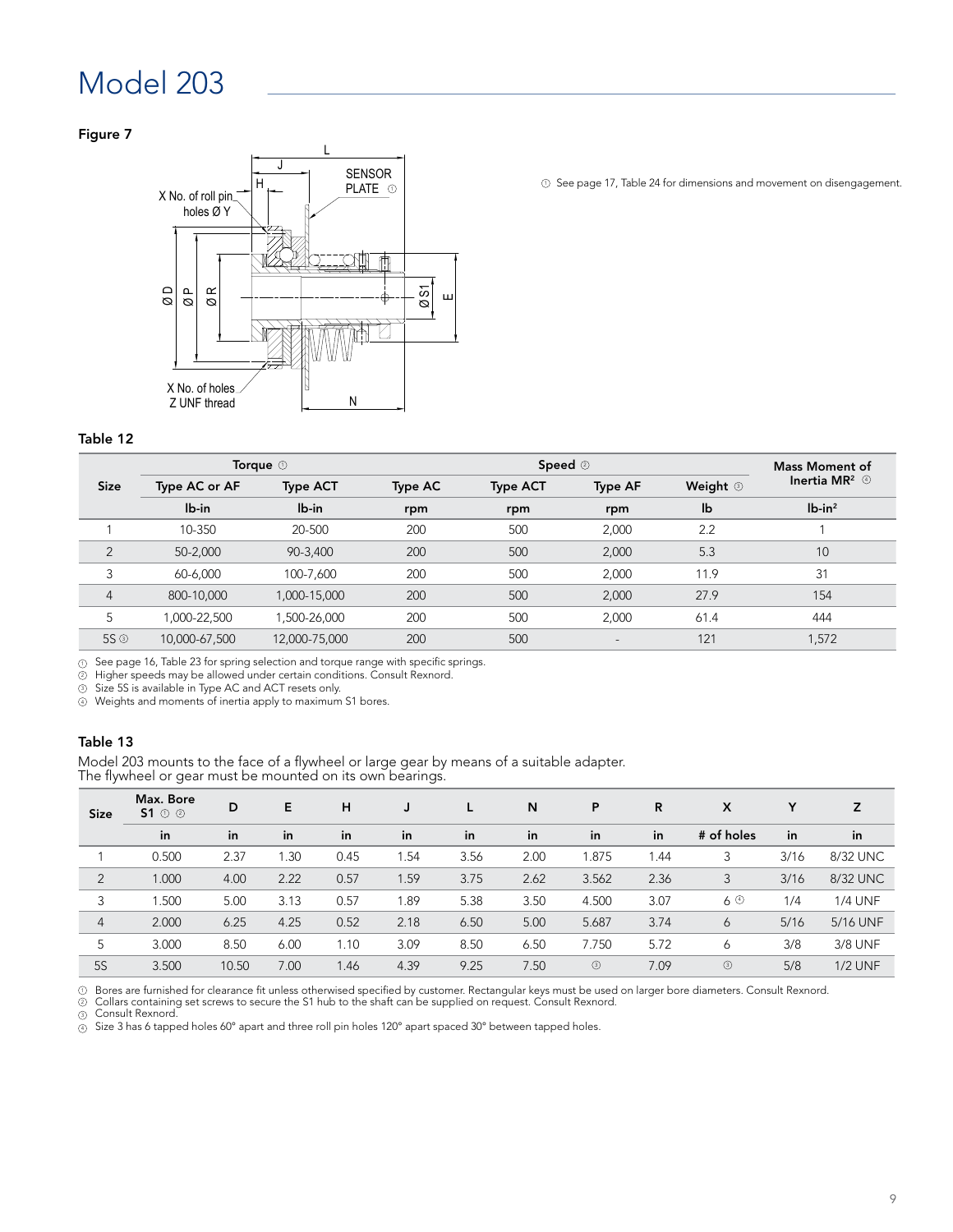### Figure 8



 $\odot$  See page 17, Table 24 for dimensions and movement on disengagement.

### Table 14

|                |               | Torque $\odot$  |         | Speed $\circledcirc$ |                          | Mass Moment of |                |
|----------------|---------------|-----------------|---------|----------------------|--------------------------|----------------|----------------|
| <b>Size</b>    | Type AC or AF | <b>Type ACT</b> | Type AC | <b>Type ACT</b>      | <b>Type AF</b>           | Weight         | Inertia $MR^2$ |
|                | lb-in         | lb-in           | rpm     | rpm                  | rpm                      | lb             | $Ib-in2$       |
|                | 10-350        | 20-500          | 200     | 500                  | 2,000                    | 3.1            | 4              |
| $\overline{2}$ | 50-2,000      | 90-3,400        | 200     | 500                  | 2,000                    | 9.5            | 21             |
| 3              | 60-6,000      | 100-7,600       | 200     | 500                  | 2,000                    | 21.3           | 53             |
| $\overline{4}$ | 800-10,000    | 1,000-15,000    | 200     | 500                  | 2,000                    | 46.6           | 261            |
| 5              | 1,000-22,500  | 1,500-26,000    | 200     | 500                  | 2.000                    | 106.3          | 934            |
| $5S$ $\odot$   | 10,000-67,500 | 12,000-75,000   | 200     | 500                  | $\overline{\phantom{a}}$ | 211.2          | 1,606          |

D See page 16, Table 23 for spring selection and torque range with specific springs.<br>D Higher speeds may be allowed under certain conditions. Consult Rexnord.

 $\odot$  Size 5S is available in Type AC and ACT resets only.

### Table 15

Model 204 uses basic Model 203 and includes a non flexible coupling that does not allow for either angular or parallel misalignment. CAUTION: For use only when attached unit is self aligning.

| <b>Size</b>    | Max. Bore<br>$51$ $\odot$ | Max. Bore<br>$S2$ $\odot$ | D     | Е    | IJ   | K    |       | M    | N    | T1   | T <sub>2</sub> |
|----------------|---------------------------|---------------------------|-------|------|------|------|-------|------|------|------|----------------|
|                | in                        | in                        | in    | in   | in   | in   | in    | in   | in   | in   | in             |
|                | 0.500                     | 1.000                     | 2.37  | 1.30 | 2.77 | 0.62 | 4.81  | 1.50 | 2.00 | 3.56 | 1.22           |
| 2              | 1.000                     | 2.000                     | 4.00  | 2.22 | 3.49 | 1.25 | 5.68  | 2.87 | 2.62 | 3.75 | 1.77           |
| 3              | 1.500                     | 2.125                     | 5.00  | 3.13 | 4.81 | 2.25 | 8.31  | 3.50 | 3.50 | 5.38 | 2.78           |
| $\overline{4}$ | 2.000                     | 3.000                     | 6.25  | 4.25 | 5.91 | 3.00 | 10.24 | 4.50 | 5.00 | 6.50 | 3.58           |
| 5              | 3.000                     | 4.500                     | 8.50  | 6.00 | 7.00 | 2.50 | 12.41 | 6.50 | 6.50 | 8.50 | 3.69           |
| <b>5S</b>      | 3.500                     | 6.000                     | 10.50 | 7.00 | 9.37 | 3.50 | 14.23 | 8.25 | 7.50 | 9.25 | 4.91           |

 ${\mathbb D}$  Bores are furnished for clearance fit unless otherwised specified by customer. Rectangular keys must be used for maximum bore diameters.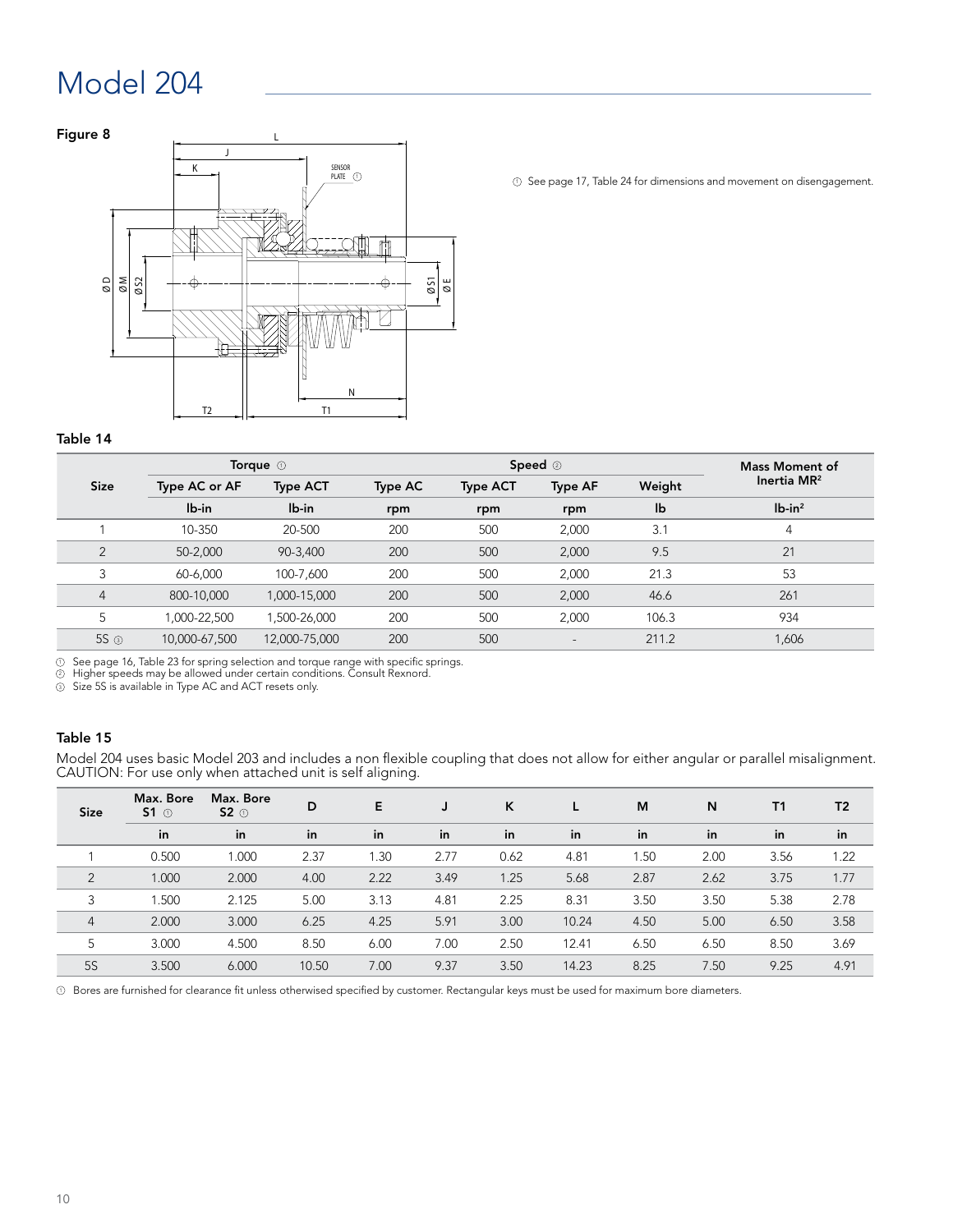Figure 9



- See page 17, Table 24 for dimensions and movement on disengagement.  $\odot$
- Parallel offset misalignment applies only to ES-HV11 spacer couplings and is based on minimum DBSE.  $\circledcirc$

### Table 16

|             |                  | Torque $\odot$     |            | Speed $\circledcirc$ |            |             | <b>Mass Moment</b>              |       | <b>Max. Coupling Misalignments</b> |                     |
|-------------|------------------|--------------------|------------|----------------------|------------|-------------|---------------------------------|-------|------------------------------------|---------------------|
| <b>Size</b> | Type<br>AC or AF | Type<br><b>ACT</b> | Type<br>AC | Type<br><b>ACT</b>   | Type<br>AF | Weight<br>⊚ | of Inertia MR <sup>2</sup><br>⊙ | Axial | Angular                            | Parallel<br>$\odot$ |
|             | lb-in            | lb-in              | rpm        | rpm                  | rpm        | lb          | $lb-in2$                        | in    | degree                             | in                  |
| $1/8$ HVII  | 10-350           | 20-500             | 200        | 500                  | 2,000      | 4.40        | 4                               | 0.012 | 0.5                                | 0.024               |
| $2/35$ HVII | 50-2,000         | 90-3.400           | 200        | 500                  | 2,000      | 12.10       | 21                              | 0.020 | 0.5                                | 0.028               |
| 3/70HVII    | 60-6,000         | 100-7.600          | 200        | 500                  | 2.000      | 23.10       | 53                              | 0.024 | 0.5                                | 0.028               |
| 4/150HVII   | 800-10.000       | 1,000-15,000       | 200        | 500                  | 2,000      | 50.60       | 261                             | 0.031 | 0.5                                | 0.031               |
| 5/480HVII   | ,000-22,500      | ,500-26,000        | 200        | 500                  | 2,000      | 112.20      | 934                             | 0.039 | 0.5                                | 0.051               |

See page 16, Table 23 for spring selection and torque range with specific springs.

ע see page to, table zs for spring selection and torque range with specific s<br>2 Higher speeds may be allowed under certain conditions. Consult Rexnord.

Weights and moments of inertia apply to maximum (S1 and S2) bores.

3) Weights and moments of inertia apply to maximum (ST and SZ) bores.<br>D) Parallel offset misalignment applies only to ES-HV11 spacer couplings and is based on minimum DBSE.

### Table 17

Model 205 includes the Autoflex EB-HVII torsionally rigid metal membrane coupling for angular misalignment. The Autoflex ES-HVII can be supplied upon request and accommodates angular and parallel offset misalignment.

| <b>Size</b> | Max.<br><b>Bore</b><br>$S1 \odot \odot$ | Max.<br><b>Bore</b><br>$S2 \odot$ | с    | D    | Е    |      | ĸ    |       | L1    | M    | P    | P <sub>1</sub><br>⊙ | R    | Τ1   | T <sub>2</sub> |
|-------------|-----------------------------------------|-----------------------------------|------|------|------|------|------|-------|-------|------|------|---------------------|------|------|----------------|
|             | in                                      | in                                | in   | in   | in   | in   | in   | in    | in    | in   | in   | in                  | in   | in   | in             |
| $1/8$ HVII  | 0.500                                   | 1.18                              | 3.90 | 2.37 | 1.30 | 1.97 | 0.91 | 5.47  | 7.09  | 1.72 | 0.29 | .89                 | 3.15 | 3.56 | 1.28           |
| $2/35$ HVII | 1.000                                   | 1.97                              | 4.25 | 4.00 | 2.22 | 2.05 | 1.30 | 6.46  | 8.35  | 2.78 | 0.37 | 2.28                | 4.33 | 3.75 | 1.81           |
| 3/70HVII    | 1.500                                   | 2.60                              | 5.87 | 5.00 | 3.13 | 3.39 | 1.77 | 8.50  | 10.43 | 3.58 | 0.37 | 2.28                | 5.24 | 5.38 | 2.26           |
| 4/150HVII   | 2.000                                   | 3.54                              | 7.05 | 6.25 | 4.25 | 4.17 | 2.36 | 10.35 | 12.52 | 4.84 | 0.35 | 2.52                | 6.69 | 6.50 | 2.94           |
| 5/480HVII   | 3.000                                   | 4.33                              | 9.09 | 8.50 | 6.00 | 5.31 | 2.95 | 13.43 | 17.13 | 5.91 | 0.59 | 4.29                | 9.06 | 8.50 | 3.74           |

 ${\mathbb D}$  Bores are furnished for clearance fit unless otherwised specified by customer. Rectangular keys must be used for maximum bore diameters.

 $\mathcal D$  Collars containing set screws to secure the S1 hub to the shaft can be supplied upon request. Consult Rexnord.

 $\mathbb D$  P1 dimension is a minimum value. Longer spacers available upon request. Consult Rexnord.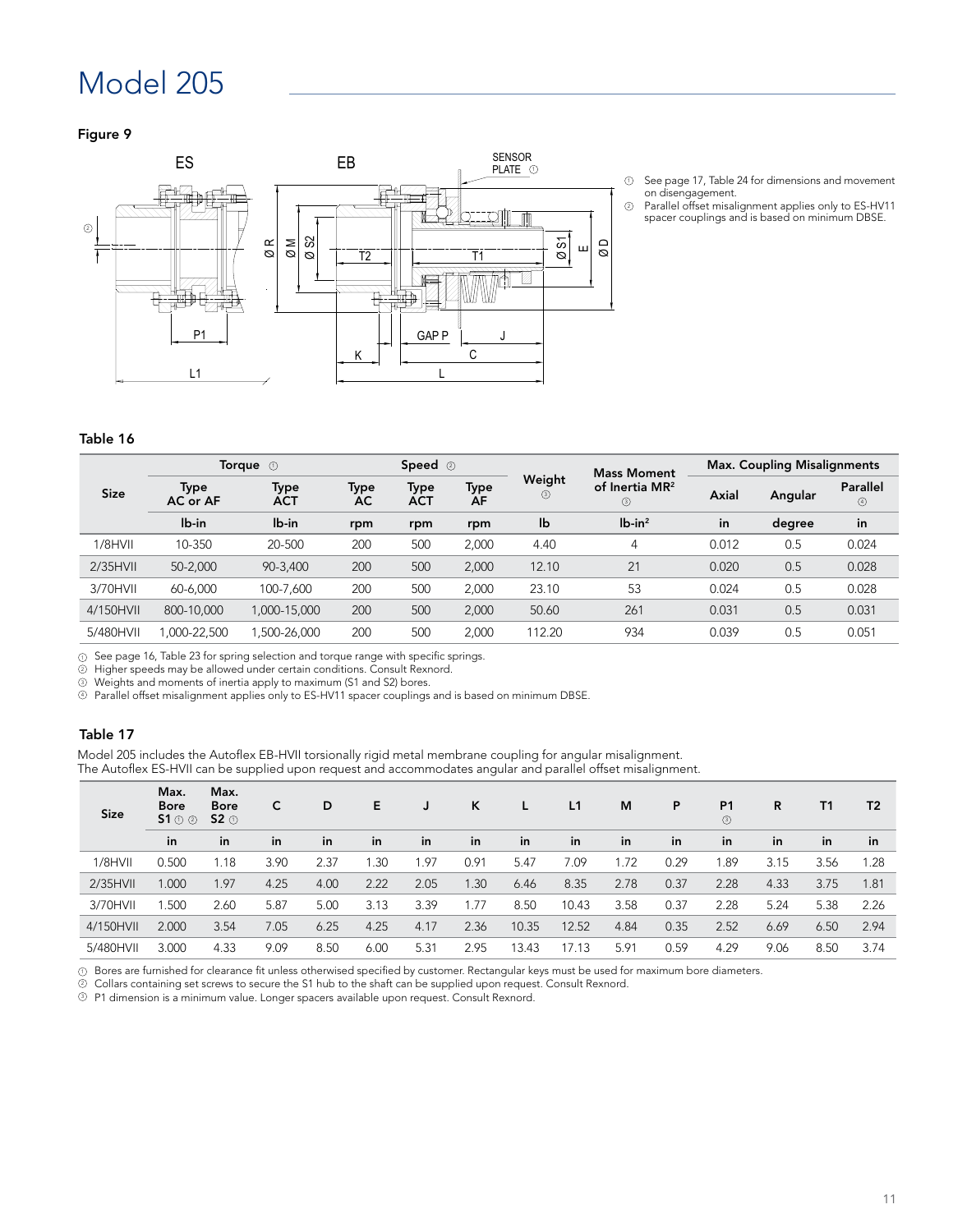### Model 206N

### Figure 10



 $\odot$  See page 17, Table 24 for dimensions and movement on disengagement. Note: Temperature range of elastomer bushing is -30°C to 80°C (-22°F to 176°F). 1 1

### Table 18

|                | Torque $\odot$ |                 |         |                 | <b>Mass Moment</b> |            |                                           |
|----------------|----------------|-----------------|---------|-----------------|--------------------|------------|-------------------------------------------|
| <b>Size</b>    | Type AC or AF  | <b>Type ACT</b> | Type AC | <b>Type ACT</b> | <b>Type AF</b>     | Weight $@$ | of Inertia MR <sup>2</sup> $\circledcirc$ |
|                | lb-in          | lb-in           | rpm     | rpm             | rpm                | lb         | $lb-in2$                                  |
| 1/80           | 10-350         | 20-500          | 200     | 500             | 2,000              | 3.7        | 2.4                                       |
| 2/110          | 50-2.000       | 90-3,400        | 200     | 500             | 2,000              | 15.0       | 17.1                                      |
| 3/140          | 60-6.000       | 100-7,600       | 200     | 500             | 2,000              | 25.3       | 580.9                                     |
| 4/160          | 800-10.000     | 1,000-15,000    | 200     | 500             | 2,000              | 48.4       | 239.2                                     |
| 5/250          | 1.000-22.500   | 1,500-26,000    | 200     | 500             | 2,000              | 123.2      | 922.6                                     |
| 5S/315 $\circ$ | 10,000-67,500  | 12,000-75,000   | 200     | 500             | $\qquad \qquad -$  | 225.5      | 5,125.5                                   |

D See page 16, Table 23 for spring selection and torque range with specific springs.<br>D Higher speeds may be allowed under certain conditions. Consult Rexnord.

Size 5S is available in Type AC and ACT resets only.

3) Size SS is available in Type AC and ACT resets only.<br>① Weights and moments of inertia apply to maximum (S1 and S2) bores.

### Table 19

Model 206N includes the traditional torsionally soft flexible coupling for parallel and angular misalignment.

| <b>Size</b> | Max. Bore S1 | Max. Bore S2 | D     | Е    |      | K      |       | M      | N    | P    | R     | T1   | T <sub>2</sub> |
|-------------|--------------|--------------|-------|------|------|--------|-------|--------|------|------|-------|------|----------------|
|             | in $\odot$   | in $\odot$   | in    | in   | in   | in     | in    | in     | in   | in   | in    | in   | $\mathsf{in}$  |
| 1/80        | 0.500        | 1.250        | 2.37  | 1.30 | 2.66 | $\sim$ | 4.68  | $\sim$ | 2.00 | 0.12 | 3.15  | 3.56 | 1.18           |
| 2/110       | 1.000        | 2.000        | 4.00  | 2.22 | 3.48 | 0.24   | 5.66  | 3.39   | 2.62 | 0.12 | 4.33  | 3.75 | 1.57           |
| 3/140       | 1.500        | 2.375        | 5.00  | 3.13 | 4.70 | 0.83   | 8.19  | 3.94   | 3.50 | 0.12 | 5.51  | 5.38 | 2.17           |
| 4/160       | 2.000        | 2.750        | 6.25  | 4.25 | 5.29 | 0.83   | 9.60  | 4.25   | 5.00 | 0.16 | 6.30  | 6.50 | 2.36           |
| 5/250       | 3.000        | 4.375        | 8.50  | 6.00 | 7.92 | 1.57   | 13.22 | 6.50   | 6.50 | 0.22 | 9.84  | 8.50 | 3.94           |
| 5S/315      | 3.500        | 4.750        | 10.50 | 7.00 | 9.79 | 2.17   | 14.87 | 7.87   | 7.50 | 0.22 | 12.40 | 9.25 | 4.92           |

 $\mathfrak D$  Bores are furnished for clearance fit unless otherwise specified by customer.

#### Table 20

Minimum S2 Bore and maximum allowable misalignment.

|             |            | Allowable Misalignment |          | Gap Between Hub and Adapter |      |
|-------------|------------|------------------------|----------|-----------------------------|------|
| <b>Size</b> | $S2$ (min) | <b>Angular Degrees</b> | Parallel | Min.                        | Max. |
|             | in         |                        | in       | in                          | in   |
| 1/80        | 0.39       | 0.09                   | 0.005    | 0.08                        | 0.16 |
| 2/110       | 0.55       | 0.09                   | 0.007    | 0.08                        | 0.16 |
| 3/140       | 0.71       | 0.10                   | 0.009    | 0.08                        | 0.16 |
| 4/160       | 0.87       | 0.10                   | 0.011    | 0.08                        | 0.24 |
| 5/250       | 1.89       | 0.10                   | 0.017    | 0.12                        | 0.31 |
| 5S/315      | 2.56       | 0.10                   | 0.017    | 0.12                        | 0.31 |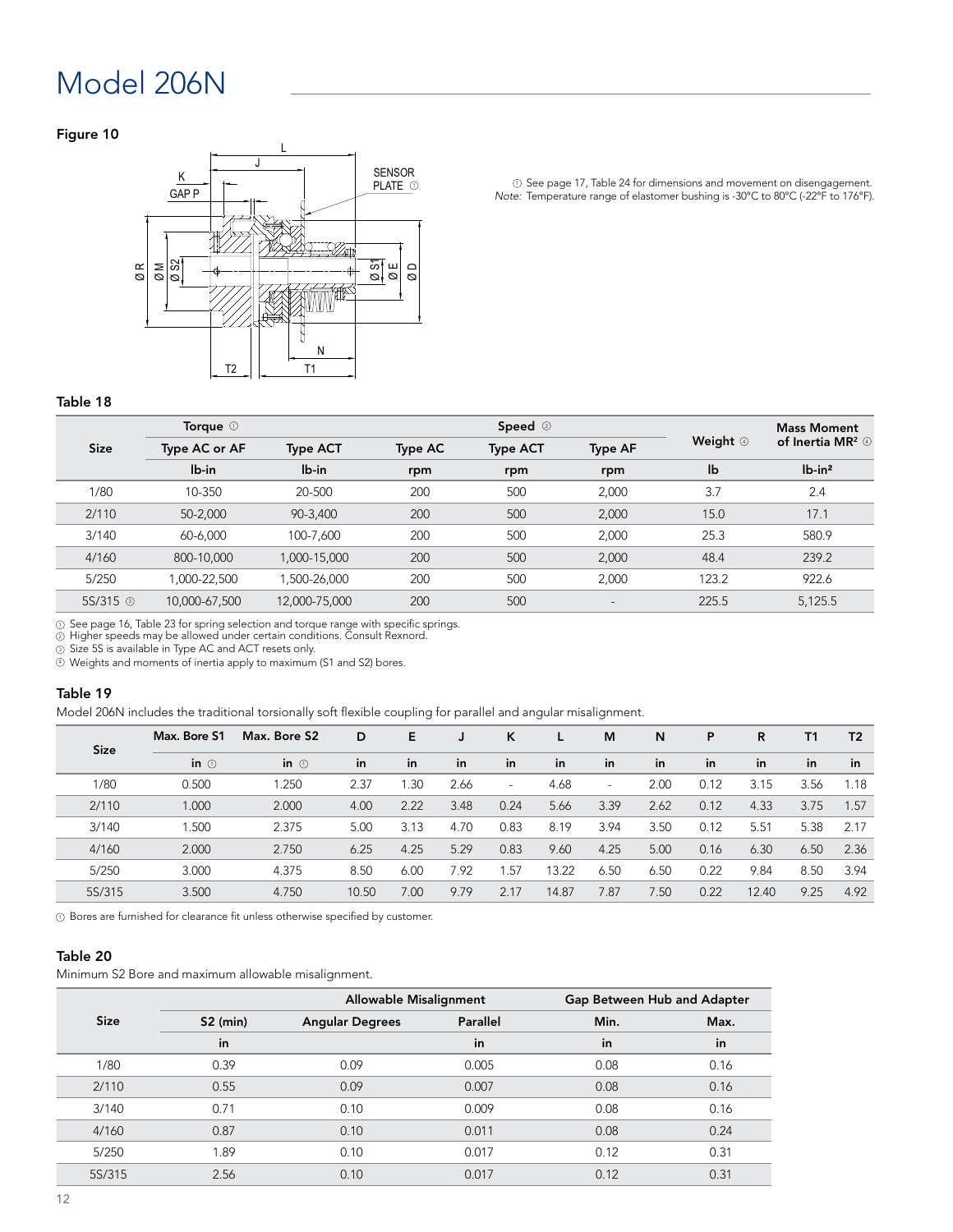### Model 206S



<sup>1</sup> See page 17, Table 24 for dimensions and movement on disengagement.

### Table 21

|                |               | Torque $\odot$  |                | Speed $\circledcirc$ |                          |                      | <b>Mass Moment of</b>                  | <b>Max. Coupling Misalignments</b> |         |          |  |
|----------------|---------------|-----------------|----------------|----------------------|--------------------------|----------------------|----------------------------------------|------------------------------------|---------|----------|--|
| <b>Size</b>    | Type AC or AF | <b>Type ACT</b> | <b>Type AC</b> | <b>Type ACT</b>      | <b>Type AF</b>           | Weight<br>$^{\circ}$ | Inertia MR <sup>2</sup> $\circledcirc$ | Axial                              | Angular | Parallel |  |
|                | lb-in         | lb-in           | rpm            | rpm                  | rpm                      | lb                   | $Ib-in2$                               | in                                 | degree  | in       |  |
|                | 10-350        | 20-500          | 200            | 500                  | 2,000                    | 4.2                  | 3.8                                    | 0.02                               | 0.3     | 0.08     |  |
| 2              | 50-2.000      | 90-3,400        | 200            | 500                  | 2,000                    | 13.9                 | 61.5                                   | 0.03                               | 0.5     | 0.08     |  |
| 3              | 60-6.000      | 100-7,600       | 200            | 500                  | 2,000                    | 28.2                 | 177.7                                  | 0.03                               | 0.7     | 0.05     |  |
| $\overline{4}$ | 800-10.000    | 1,000-15,000    | 200            | 500                  | 2,000                    | 54.3                 | 444.2                                  | 0.04                               | 0.7     | 0.05     |  |
| 5              | ,000-22,500   | ,500-26,000     | 200            | 500                  | 2,000                    | 123.0                | 1,708.5                                | 0.04                               | 0.8     | 0.05     |  |
| $5S$ $\odot$   | 10,000-67,500 | 12,000-75,000   | 200            | 500                  | $\overline{\phantom{a}}$ | 305.8                | 8,200.8                                | 0.06                               | 1.0     | 0.04     |  |

See page 16, Table 23 for spring selection and torque range with specific springs. 1 2

Higher speeds may be allowed under certain conditions. Consult Rexnord.

Size 5S is available in Type AC and ACT resets only. 3

 $9\,$  Weights and mass moment of inertia apply to maximum (S1 and S2) bores.

### Table 22

Model 206S includes the Autogard Samiflex torsionally soft flexible coupling for parallel and angular misalignment.

| <b>Size</b>    | Max. Bore<br>S1 | Max. Bore<br>S <sub>2</sub> | B     | E.   |      | K      |       | M     | N      | P    | R    | T <sub>1</sub> | T <sub>2</sub> | T <sub>3</sub> |
|----------------|-----------------|-----------------------------|-------|------|------|--------|-------|-------|--------|------|------|----------------|----------------|----------------|
|                | in $\odot$      | in $\odot$                  | in    | in   | in   | in     | in    | in    | in     | in   | in   | in             | in             | in             |
|                | 0.500           | 1.626                       | 3.27  | . 30 | 1.97 | $\sim$ | 6.07  | 2.56  | $\sim$ | 0.06 | 0.87 | 3.56           | .34            | 1.76           |
| $\overline{2}$ | 1.000           | 2.748                       | 5.67  | 2.22 | 2.05 | 1.77   | 7.87  | 4.57  | 4.13   | 0.10 | 1.65 | 3.75           | 2.20           | 3.00           |
| 3              | 1.500           | 2.756                       | 7.17  | 3.13 | 3.39 | 1.85   | 10.02 | 5.91  | 4.33   | 0.14 | 2.01 | 5.38           | 2.48           | 3.46           |
| $\overline{4}$ | 2.000           | 3.248                       | 7.95  | 4.25 | 4.17 | 2.05   | 11.71 | 6.69  | 4.92   | 0.14 | 2.20 | 6.50           | 2.76           | 3.82           |
| 5              | 3.000           | 4.500                       | 10.43 | 6.00 | 5.31 | 2.76   | 15.35 | 9.17  | 7.09   | 0.14 | 2.64 | 8.50           | 3.74           | 5.03           |
| 5S             | 3.500           | 5.906                       | 14.29 | 7.00 | 4.72 | 4.49   | 18.32 | 12.83 | 9.53   | 0.20 | 3.35 | 9.25           | 5.79           | 7.42           |

D Bores are furnished for clearance fit unless otherwise specified by customer. Rectangular keys must be used for maximum bore diameters.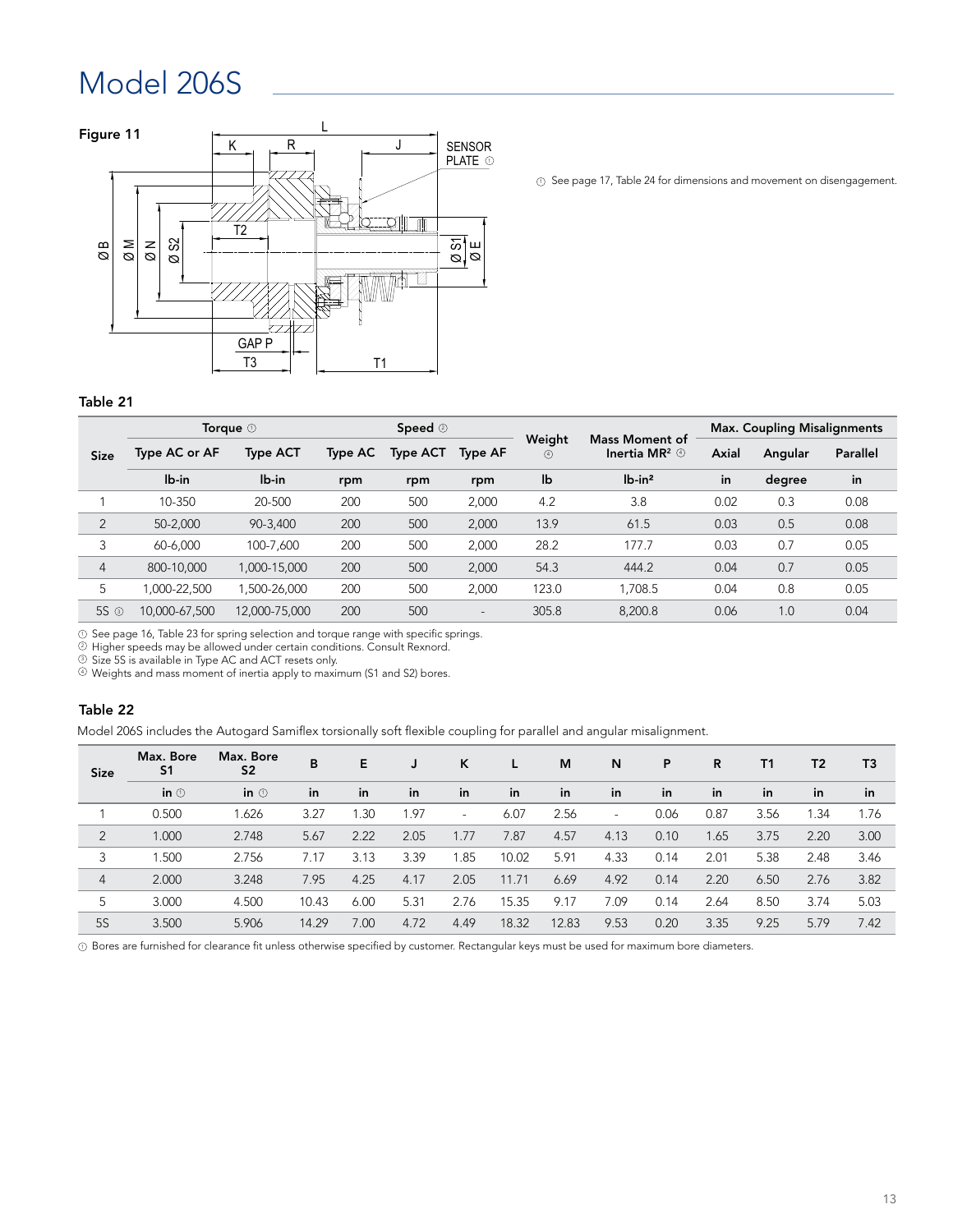### Engineering Information

### Torque Adjustment

The 200 Series can be shipped from the factory with the torque setting specified at the time of order. Alternatively, the unit can be furnished unset allowing for adjustment at the time of installation. Calibration spacers (see Figure 12) are supplied either to prevent this nominal setting being exceeded or to prevent adjustment over the maximum capacity of the unit. Calibration spacers, which are fitted to prevent adjustment above the nominal setting, must be removed to allow the tightening of the adjustment nut to achieve a higher torque not greater than the maximum for the unit. The spacers also help position disc springs correctly where they are used.

In many cases, the exact torque requirements are difficult to calculate with any reasonable degree of accuracy; therefore, the recommended installation procedure is to start the drive with a low-torque setting, progressively tightening the adjustment nut until the 200 Series starts the mechanism without disengaging. Before attempting to turn the adjusting nut, ensure that the locking screw is loosened and is relocked after final adjustment.



Figure 12

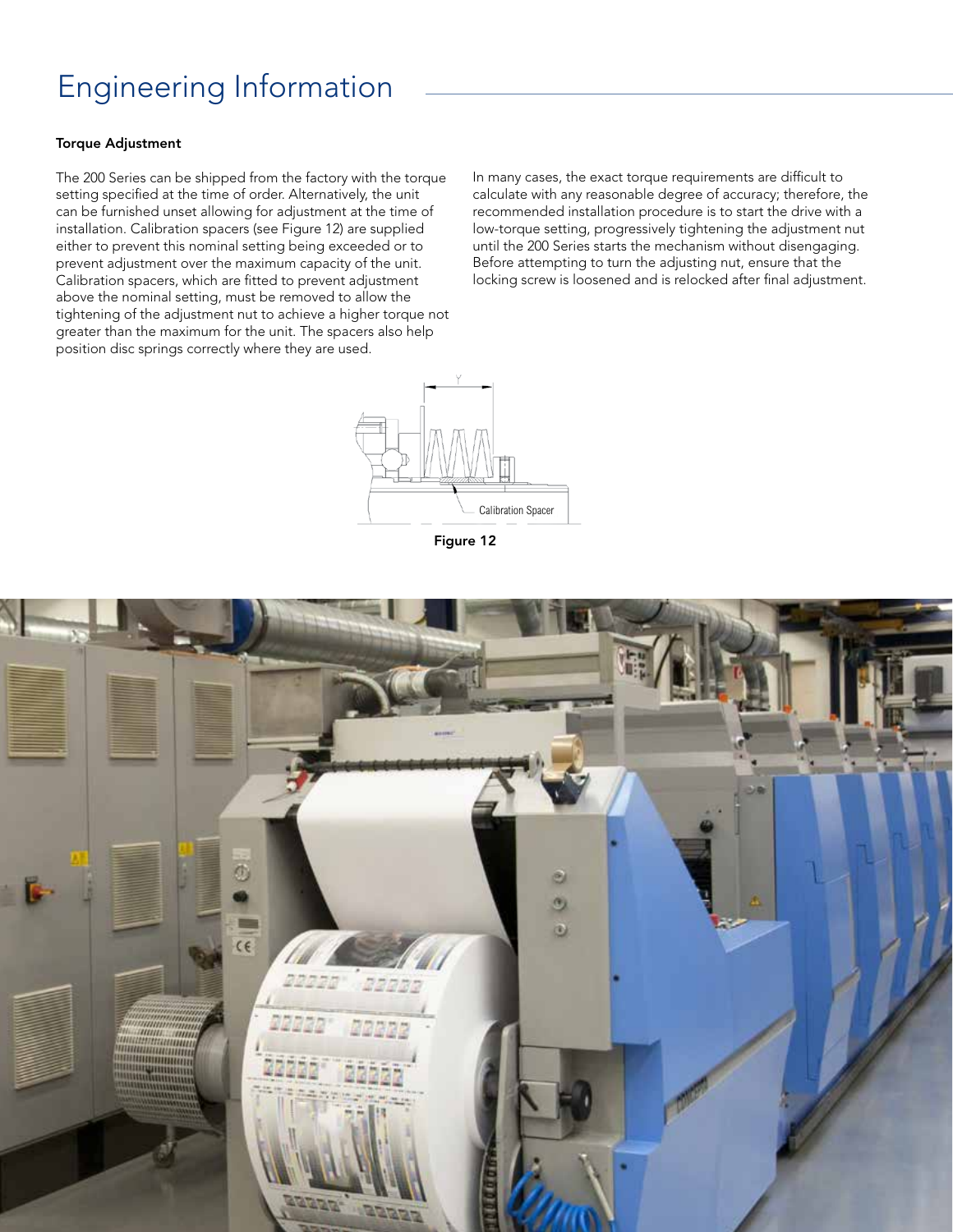### Spring Selection

The full range of torque for each size unit is achieved by a number of positions in which coil springs are located. For these sizes, select the proper spring assembly so that the desired tripping torque will fall approximately in the middle of the torque range for that spring. If the spring length in field adjustment



approaches minimum 'Y' dimension, a spring with a higher torque range should be considered.

Calculate theoretical running torque at a chosen location using the following formula: Torque ( $lb-in$ ) = hp x 63,025 RPM



Figure 16

| <b>Size</b>    | <b>Type</b> | <b>Spring Code</b> | Color          | Oty.         | <b>Stack As</b> | <b>AC/AF Torque</b><br>Range | <b>ACT Torque</b><br>Range | Min. Allowable<br>Spring Length Di-<br>mension Y |
|----------------|-------------|--------------------|----------------|--------------|-----------------|------------------------------|----------------------------|--------------------------------------------------|
|                |             |                    |                |              |                 | lb-in                        | lb-in                      | in                                               |
|                | Disc        | 1D/1/S             | Natural        | 6            | Figure 15       | 150-350                      | 200-500                    | 0.43                                             |
|                | Coil        | 1C/1               | White / Red    | 1            | Figure 13       | 80-250                       | 120-335                    | 0.96                                             |
|                | Coil        | 1C/2               | White / Green  | $\mathbf{1}$ | Figure 13       | 40-130                       | 60-200                     | 0.86                                             |
|                | Coil        | 1C/3               | White / Yellow | 1            | Figure 13       | 10-60                        | 20-90                      | 0.71                                             |
|                | <b>Disc</b> | 2D/1/S             | Blue / Black   | 6            | Figure 15       | 1,200-2,000                  | 2,000-3,400                | 0.98                                             |
|                | <b>Disc</b> | 2D/2/S             | Blue           | 5            | Figure 16       | 800-1,800                    | 1,200-2,800                | 0.88                                             |
| $\overline{2}$ | Coil        | 2C/1               | Blue / Red     | $\mathbf{1}$ | Figure 13       | 450-900                      | 700-1,500                  | 0.98                                             |
|                | Coil        | 2C/2               | Blue / Green   | $\mathbf{1}$ | Figure 13       | 150-500                      | 250-800                    | 0.88                                             |
|                | Coil        | 2C/3               | Blue / Yellow  | $\mathbf{1}$ | Figure 13       | 50-150                       | 90-250                     | 0.73                                             |
|                | <b>Disc</b> | 3D/1/D             | Brown / Black  | 8            | Figure 14       | 1,500-6,000                  | 2,500-7,600                | 1.3                                              |
|                | <b>Disc</b> | 3D/1/S             | <b>Brown</b>   | 6            | Figure 15       | 1,000-3,600                  | 1,800-4,800                | 1.1                                              |
| 3              | Coil        | 3C/1               | Brown / Red    | 1            | Figure 13       | 600-3,000                    | 1,000-4,000                | 1.6                                              |
|                | Coil        | 3C/2               | Brown / Green  | $\mathbf{1}$ | Figure 13       | 200-1,200                    | 300-1,700                  | 1.3                                              |
|                | Coil        | 3C/3               | Brown / Yellow | 1            | Figure 13       | 60-700                       | 100-1,000                  | 1.3                                              |
|                | <b>Disc</b> | 4D/1/S             | Orange / Black | 5            | Figure 16       | 3,000-10,000                 | 5,000-15,000               | 1.25                                             |
| 4              | <b>Disc</b> | 4D/2/S             | Orange         | 6            | Figure 15       | 2,000-7,500                  | 3,000-9,500                | 1.25                                             |
|                | Coil        | 4C/1               | Orange / Red   | $\mathbf{1}$ | Figure 13       | 800-4,000                    | 1,000-5,000                | 1.8                                              |
|                | <b>Disc</b> | 5D/1/S             | Gray / Black   | 6            | Figure 15       | 6,000-22,500                 | 8,000-26,000               | 2.2                                              |
| 5              | <b>Disc</b> | 5D/2/S             | Gray           | 6            | Figure 15       | 3,000-20,000                 | 4,000-23,500               | 1.9                                              |
|                | Coil        | 5C/1               | Gray / Red     | 1            | Figure 13       | 1,000-4,000                  | 1,500-5,000                | 2.2                                              |
| <b>5S</b>      | <b>Disc</b> | 5SD/1              | Natural        | 5            | Figure 16       | 10,000-50,000                | 12,000-57,000              | 1.9                                              |
|                | <b>Disc</b> | Hi-Torg            | Natural        | 5            | Figure 16       | 12,000-67,500                | 14,000-75,000              | 2.1                                              |
|                |             |                    |                |              |                 |                              |                            |                                                  |

CAUTION! DO NOT TIGHTEN THE ADJUSTING NUT SO THAT THE SPRINGS ARE COMPRESSED BEYOND THEIR MINIMUM OPERATING LENGTH, DIMENSION 'Y' (with the torque limiter engaged) or the springs will not allow sufficient movement of the slide plate to let the balls leave their seat during an overload. Damage to the machinery or to the 200 Series will result. It is important that Autogard products is used in the correct manner and that adjustment and setting in relation to a particular function follow recommended procedures.

### Table 23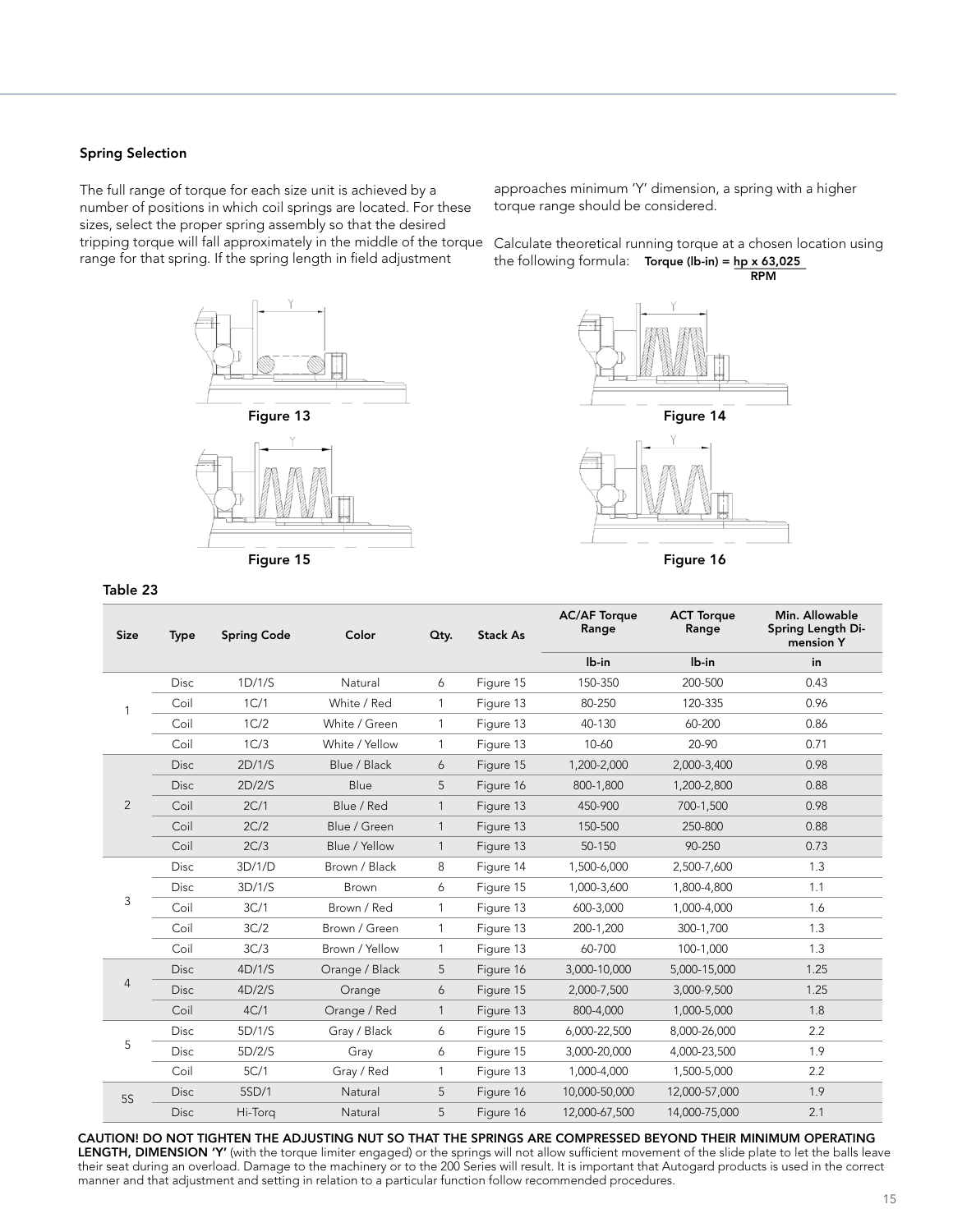### Engineering Information

### Drive Shutdown on Disengagement

It is necessary to shut down the drive quickly after disengagement upon overload. We recommend all applications use an automatic mechanism to switch off the drive motor. On the 200 Series, a flat limit switch plate for actuating a control



to shut down the drive is furnished at no charge. The flat limit switch plate or sensor plate is used to actuate an Autogard remote shutdown control or equivalent shown in Figure 17 using dimensions in Table 24.

#### Table 24

| <b>Size</b> |       |       |       |       |       | 5S    |
|-------------|-------|-------|-------|-------|-------|-------|
|             | 0.095 | 0.173 | 0.173 | 0.209 | 0.248 | 0.32  |
|             | 3.25  | 5.50  | 6.50  | 8.00  | 10.00 | 12.00 |

### Covers

### Style A

Style A is suitable for use in moderately dusty or dirty conditions. It is available on all models with Type ACT reset.



| -<br>M.<br>۰.<br>. . |  |
|----------------------|--|
|                      |  |

| <b>Size</b> |      |      |      |       |      |
|-------------|------|------|------|-------|------|
|             | 2.87 | 4.69 | 5.75 | 7 1 2 | 9.5  |
|             |      | 550  |      | 8 U G | 0.00 |

### Torque Adjustment Wrenches

For all models, unit sizes 1 and 2, the torque adjusting nuts are hexagonal, and a standard open-end wrench may be used. A wrench opening of 1 5/16 in is required for size 1 unit and a

2 1/4 in for size 2 unit. Sizes 3 and up have a circular adjusting nut and require a spanner wrench as shown in Figure 19.



| Table 26                 |   |                 |      |       |                             |  |
|--------------------------|---|-----------------|------|-------|-----------------------------|--|
| <b>Autogard T/L Size</b> | D |                 |      | н     | Armstrong Tool Co. Part No. |  |
| in                       |   |                 |      |       |                             |  |
| 3                        |   | 8               | 5/16 | 9/32  | 34-225                      |  |
|                          |   | 10 <sup>°</sup> | 3/8  | 11/32 | 34-237                      |  |
| 5                        |   | 14              | 1/2  | 9/16  | 34-243                      |  |

### Protective Finish

The standard protective finish applied to the 200 Series is manganese phosphate plus oil dip. This treatment provides a high level of protection with good corrosion resistance and is

suitable for most environments. Other finishes can be applied for situations where exceptional environments necessitate high levels of protection — consult Rexnord.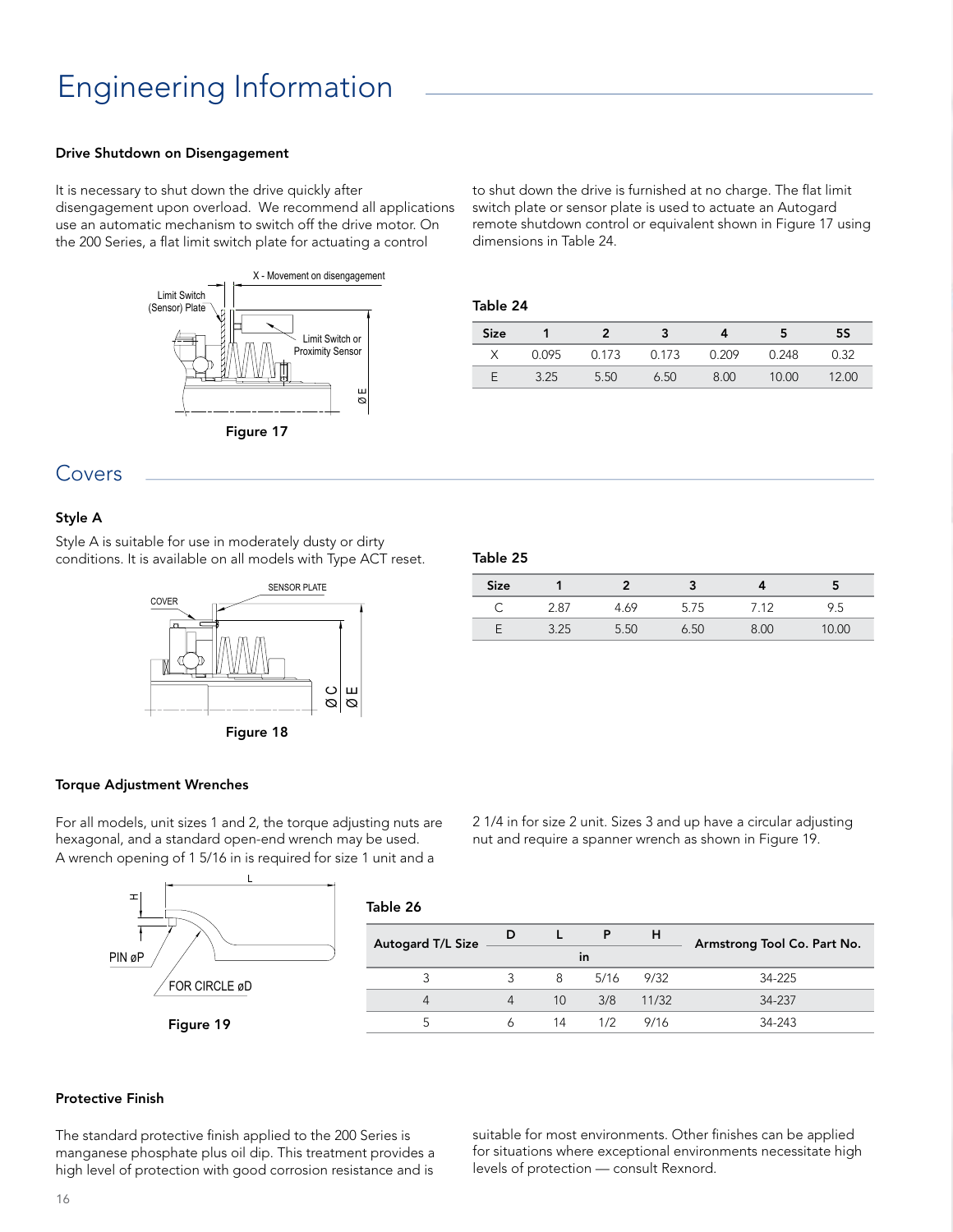

10

Printing/Book Presses Mixers Palletizers Positive Displacement Pumps Cartoners/Case Packers Labeling, Filming Machines Reel Stands Conveyors Bottling/Filling Lines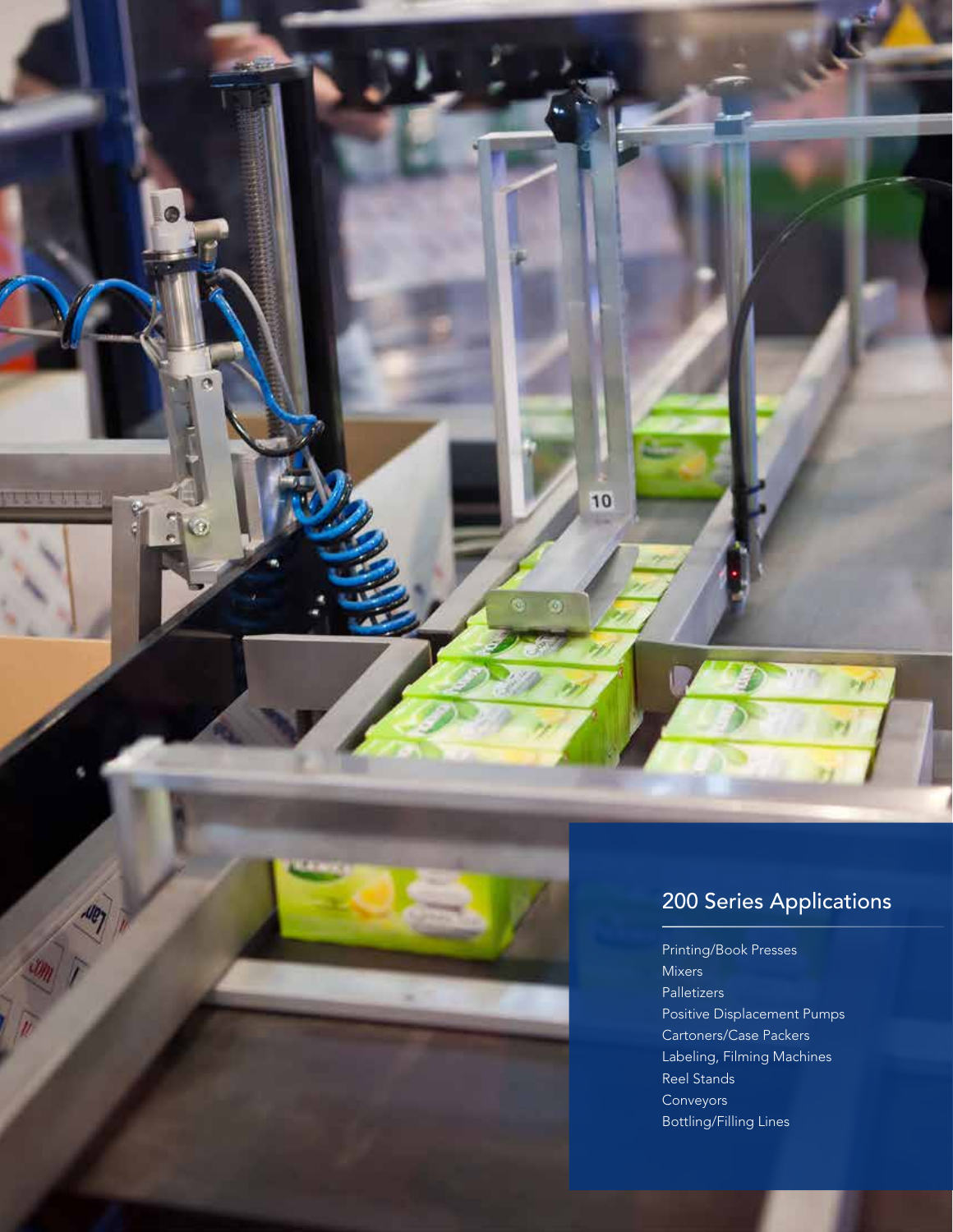### 200 Series Industries

Printing and Packaging Paper Converting Food and Beverage Material Handling Automotive Manufacturing

### Maintenance and General Safety Information

### **Maintenance**

The frequency of maintenance will depend on the operating environment and number of trips, but once every 2,000 operating hours should be adequate in most applications. The amount of maintenance required is dependent upon the operating conditions and should be maintained at least as frequently as the adjacent drive components. In adverse conditions, consult Rexnord.

### General Safety

Autogard Torque Limiters are reliable units, built to high standards of workmanship. Similar to all mechanical devices, each application must be considered on its own merits with reference to safety (i.e. lifting equipment, explosive conditions, etc). As rotating components, adequate guarding must be provided, in accordance with local codes. The intended use of torque limiters is for the protection of industrial machinery and should not be regarded as human safety devices. Rexnord staff is always available to discuss particular applications.

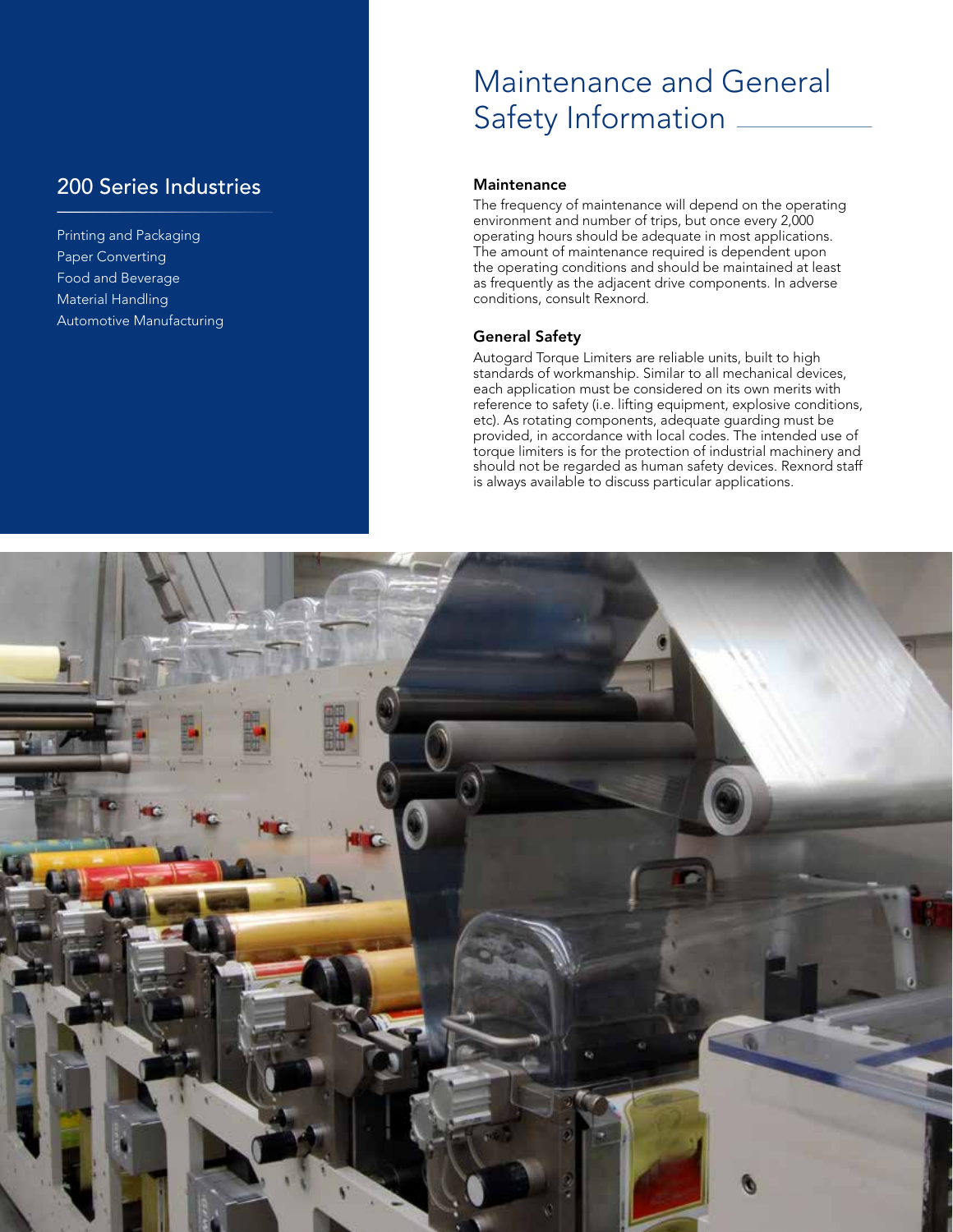### Other Autogard Products



Autogard Torque Limiter 320 Series **Autogard Torque Limiter 400 Series** Autogard Torque Limiter 600 Series









Autogard Torque Limiter 820 Series **Autogard Torque Limiter WT Series** 

To learn more about the Autogard Torque Limiter offering and how it can provide you with high-quality overload protection, go to www.rexnord.com, where you'll find: • Product information • Brochures • Manuals 866-REXNORD/866-739-6673 (toll-free within the U.S.) or 414-643-2366 (Outside the U.S.)